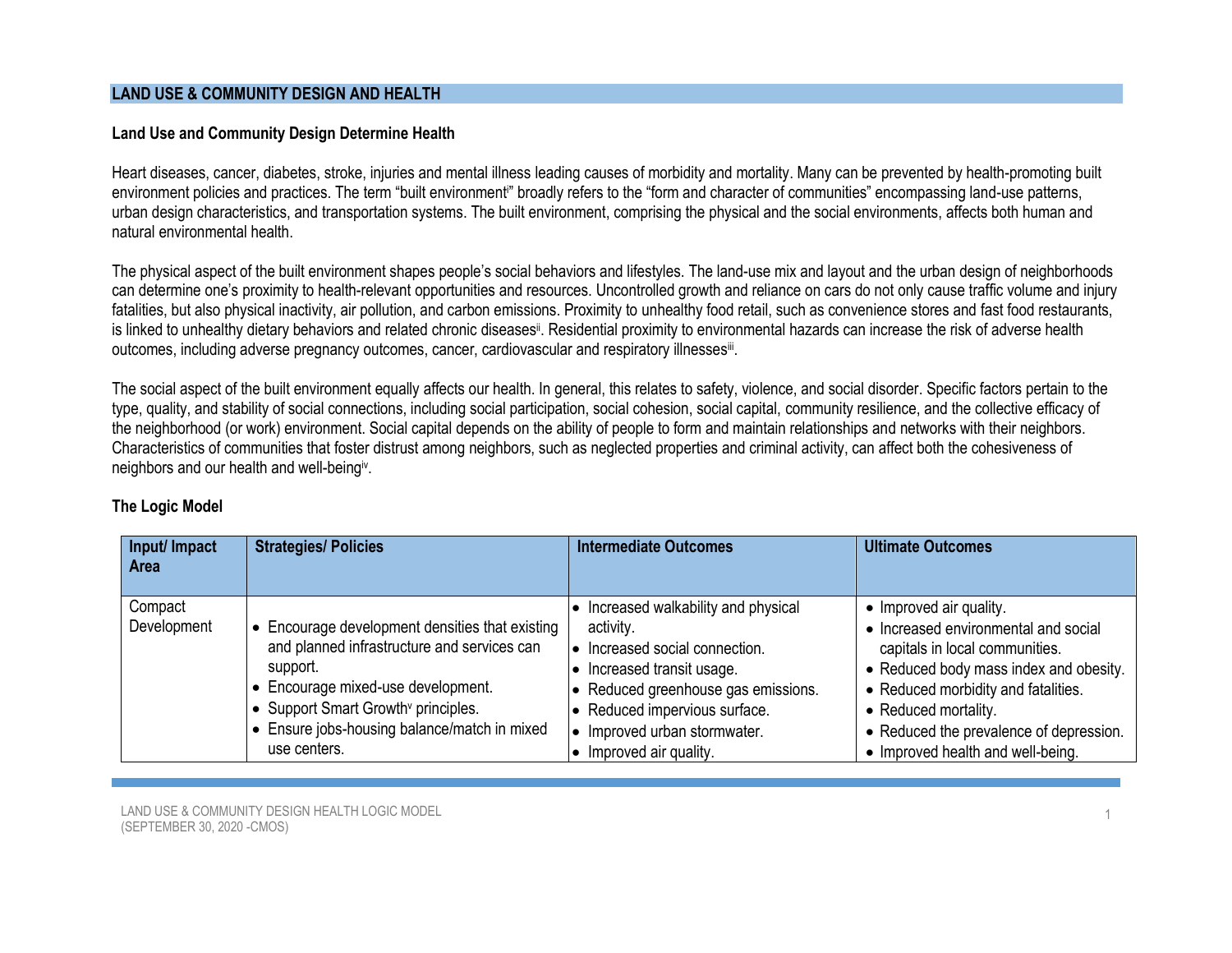| Input/ Impact<br><b>Area</b>                                       | <b>Strategies/ Policies</b>                                                                                                                                                                                                                                                                                                                                                                                                                                                                                                                                                                                                                   | <b>Intermediate Outcomes</b>                                                                                                                                                                                                                                                                          | <b>Ultimate Outcomes</b>                                                                                                                                                                                                                                                                                                                                                                                                                     |
|--------------------------------------------------------------------|-----------------------------------------------------------------------------------------------------------------------------------------------------------------------------------------------------------------------------------------------------------------------------------------------------------------------------------------------------------------------------------------------------------------------------------------------------------------------------------------------------------------------------------------------------------------------------------------------------------------------------------------------|-------------------------------------------------------------------------------------------------------------------------------------------------------------------------------------------------------------------------------------------------------------------------------------------------------|----------------------------------------------------------------------------------------------------------------------------------------------------------------------------------------------------------------------------------------------------------------------------------------------------------------------------------------------------------------------------------------------------------------------------------------------|
|                                                                    | • Provide opportunities to walk to amenities and<br>services.                                                                                                                                                                                                                                                                                                                                                                                                                                                                                                                                                                                 | • Reduced urban sprawl.<br>• Reduced reliance on cars.<br>Reduced commuting.<br>$\bullet$<br>• Reduced motor vehicle accidents.                                                                                                                                                                       | • Improved quality of life.<br>• Increased community inclusiveness.<br>• Increased neighborhood safety.<br>• Improved a sense of communityvi and<br>place.                                                                                                                                                                                                                                                                                   |
| Complete<br>Neighborhoodvii<br>viii                                | • Build 20-minute neighborhoods at a walkable<br>and bikeable human scale, and meets the<br>needs of people of all ages and abilities.<br>• Provide safe and easy walking access to<br>goods and services needed in daily life, such<br>as active transportation options, grocery stores<br>and other personal services, quality public<br>schools, parks and recreational facilities, and<br>other civic amenities.<br>• Provide mixed-income housing with affordable<br>access to diverse opportunities.<br>• Retrofit or add to existing neighborhoods to<br>improve amenities, adjacency, and experience<br>where residents already live. | Increased equitable access to housing,<br>$\bullet$<br>transit, healthy food and lifestyle.<br>• Increased walkability and physical<br>activity.<br>• Increased social connection.<br>• Reduced vehicle miles traveled.<br>• Reduced greenhouse gas emissions.<br>• Increased "an eye on the street". | • Reduced body mass index and obesity.<br>• Reduced health disparities.<br>• Improved health and well-being.<br>• Improved quality of life.<br>• Increased social and environmental<br>capitals in local communities.<br>• Increased community inclusiveness.<br>• Increased neighborhood and housing<br>integration.<br>• Improved neighborhood safety.<br>• Improved a sense of community and<br>place.<br>• Increased social integration. |
| Transit-oriented<br>Development<br>and Colocationix<br>of Services | • Develop mixed-use centers along reliable<br>transit facilities.<br>• Co-locate essential services along transit<br>facilities and near community hubs.<br>• Explore joint use facilities and public-private<br>partnerships in addition to co-locating services.<br>• Design for maximizing use, ridership and<br>multiplier effect of new transit investments.                                                                                                                                                                                                                                                                             | • Increased walkability and physical<br>activity.<br>• Increased social connection.<br>Increased transit usage due to increased<br>density.<br>• Reduced vehicle miles traveled.<br>• Reduced greenhouse gas emissions.                                                                               | • Reduced body mass index and obesity.<br>• Improved air quality.<br>• Improved health and well-being.<br>• Improved quality of life.<br>• Increased social and environmental<br>capitals in local communities.<br>• Increased community inclusiveness.<br>• Improved a sense of community and<br>place.                                                                                                                                     |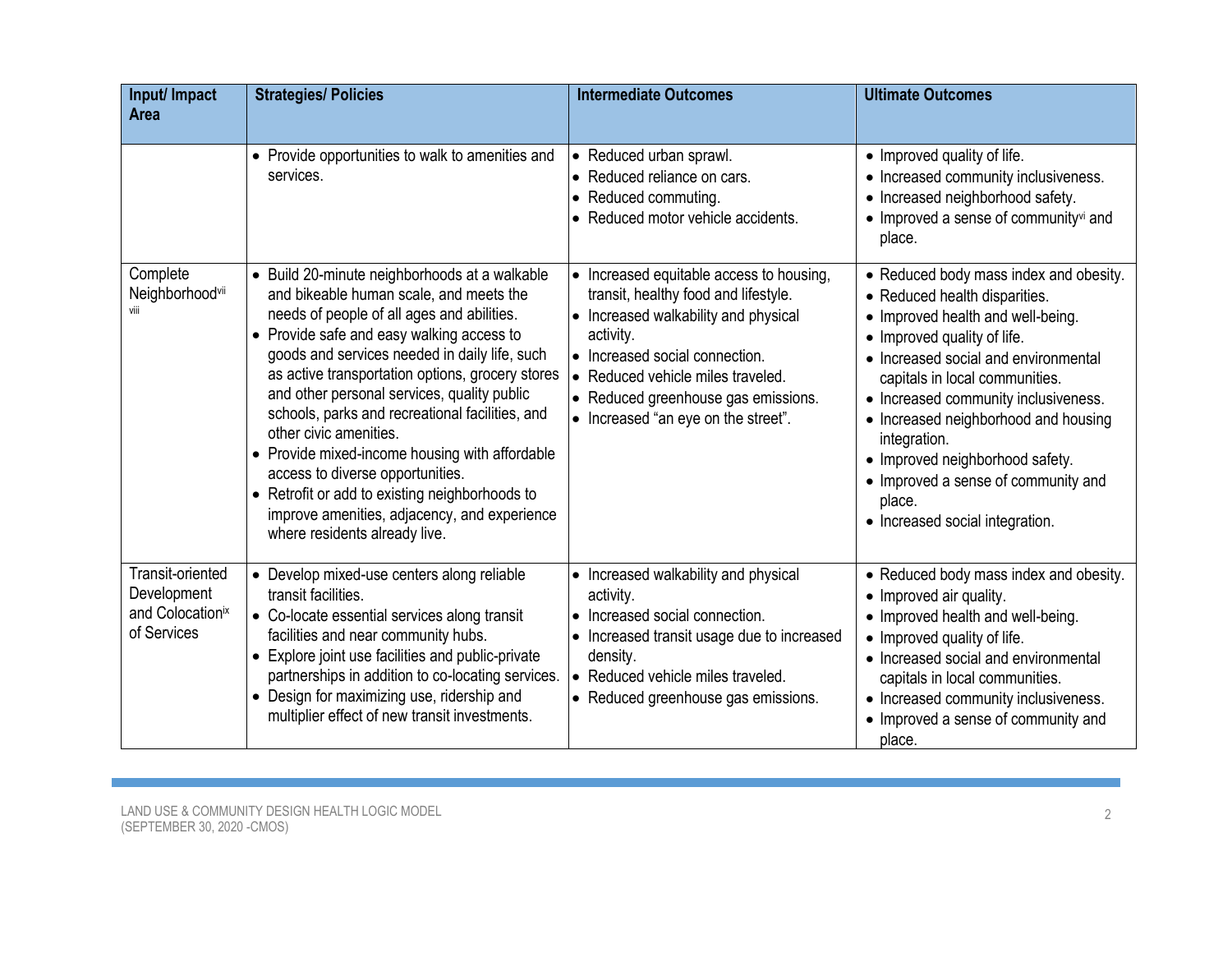| Input/ Impact<br><b>Area</b> | <b>Strategies/ Policies</b>                                                                                                                                                                                                                                                                                                                                                                                                                                                                                                                                                                                                                                                                                                                                                                                                                                                      | <b>Intermediate Outcomes</b>                                                                                                                                                                                                    | <b>Ultimate Outcomes</b>                                                                                                                                                                                                                                                        |
|------------------------------|----------------------------------------------------------------------------------------------------------------------------------------------------------------------------------------------------------------------------------------------------------------------------------------------------------------------------------------------------------------------------------------------------------------------------------------------------------------------------------------------------------------------------------------------------------------------------------------------------------------------------------------------------------------------------------------------------------------------------------------------------------------------------------------------------------------------------------------------------------------------------------|---------------------------------------------------------------------------------------------------------------------------------------------------------------------------------------------------------------------------------|---------------------------------------------------------------------------------------------------------------------------------------------------------------------------------------------------------------------------------------------------------------------------------|
|                              |                                                                                                                                                                                                                                                                                                                                                                                                                                                                                                                                                                                                                                                                                                                                                                                                                                                                                  |                                                                                                                                                                                                                                 |                                                                                                                                                                                                                                                                                 |
| Neighborhood<br>Environment  | • Encourage retail that supports healthy living on<br>main streets <sup>x</sup> .<br>• Discourage fast food restaurants by limiting<br>drive-through services.<br>• Identify foodshed and sources of fresh,<br>nutritious food.<br>• Provide access to local healthy foods and<br>community gathering opportunities through<br>community gardens and farmers' markets.<br>• Expand curb-side opportunities for deliveries<br>and placemaking.<br>• Provide and capitalize on small, informal<br>outdoor gathering spaces, such as parklets<br>and pocket parks, with flexible seating and<br>shade environment, etc.<br>• Develop safe routes to destinations with street<br>trees and amenities (including water fountain<br>to adapt urban heat island effect).<br>• Apply Crime Prevention through<br>Environmental Design (CPTED) principles to<br>improve community health. | Improved access to healthy foods and<br>$\bullet$<br>healthy eating.<br>• Reduced obesity and cardiovascular risk<br>factors.<br>Increased foot traffic.<br>$\bullet$<br>Increased "an eye on the street" and<br>reduced crime. | • Increased social, cultural and<br>environmental capitals in local<br>communities.<br>• Increased community inclusiveness and<br>mobilization, and collective efficacy.<br>• Improved neighborhood safety.<br>• Improved health and well-being.<br>• Improved quality of life. |
| Urban-Rural<br>Connection    | • Right-size land-use markets through economic<br>mechanisms, such as Transfer of Development<br>Rights.<br>• Create stronger continuum of shared impacts<br>regarding land-use change and opportunities.<br>• Recognize agricultural productivity and its<br>importance, along the urban-rural gradient.<br>• Support connections to the land and<br>responsible farming practices, identity of land                                                                                                                                                                                                                                                                                                                                                                                                                                                                            | • Improved urban-rural connections.<br>• Improved food systems and nutrition<br>security.                                                                                                                                       | Improved healthy eating across<br>population groups.<br>Improved food justice and food<br>$\bullet$<br>stability.<br>Increased environmental capital.<br>Improved environmental and human<br>health.                                                                            |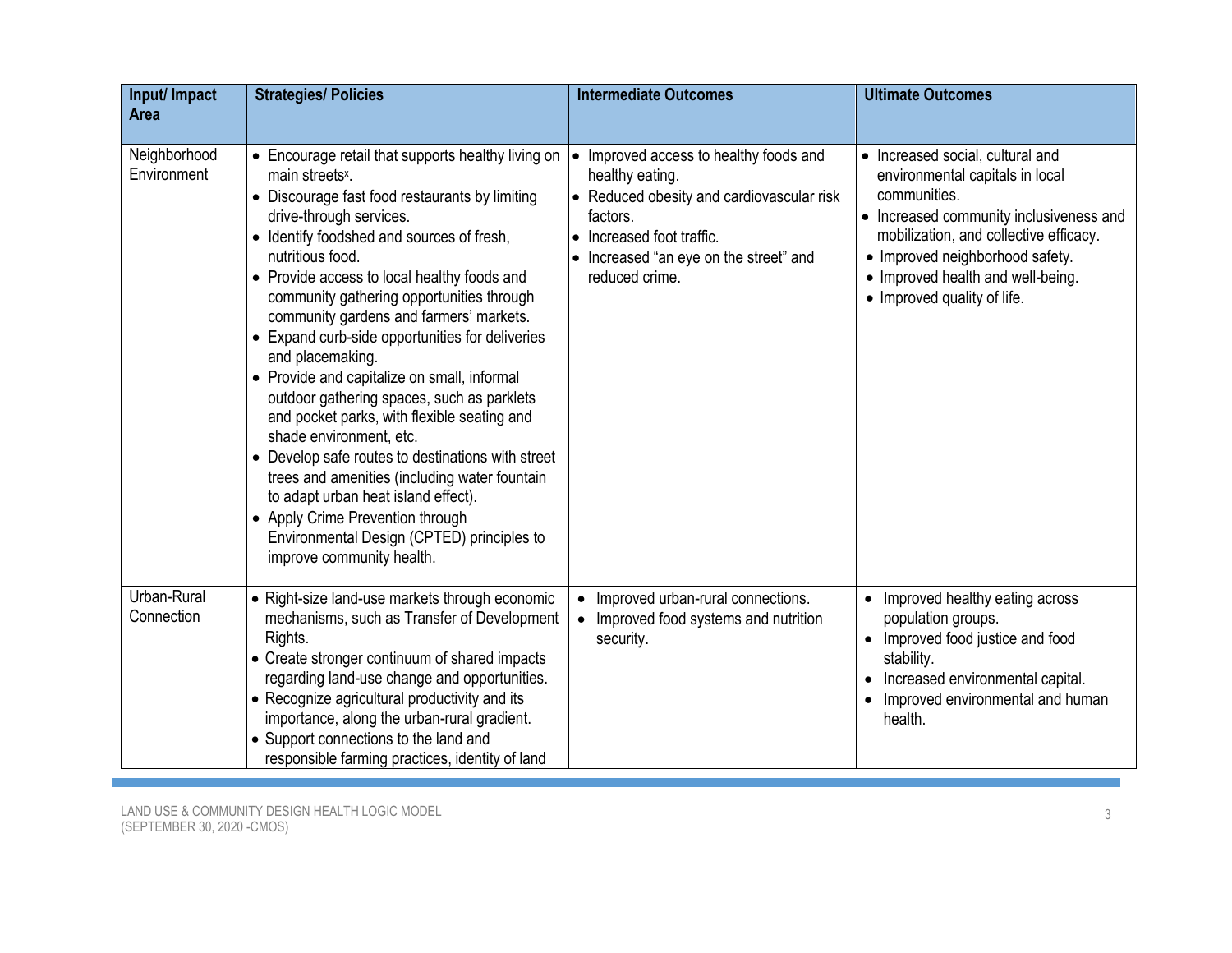| Input/ Impact                        | <b>Strategies/ Policies</b>                                                                                                                                                                                                                                                                                                                                                                                                                                                                                                                                                                                                                                                                                                                       | <b>Intermediate Outcomes</b>                                                                                                                                                                     | <b>Ultimate Outcomes</b>                                                                                                                                                                                                                                                                                                                                                |
|--------------------------------------|---------------------------------------------------------------------------------------------------------------------------------------------------------------------------------------------------------------------------------------------------------------------------------------------------------------------------------------------------------------------------------------------------------------------------------------------------------------------------------------------------------------------------------------------------------------------------------------------------------------------------------------------------------------------------------------------------------------------------------------------------|--------------------------------------------------------------------------------------------------------------------------------------------------------------------------------------------------|-------------------------------------------------------------------------------------------------------------------------------------------------------------------------------------------------------------------------------------------------------------------------------------------------------------------------------------------------------------------------|
| Area                                 |                                                                                                                                                                                                                                                                                                                                                                                                                                                                                                                                                                                                                                                                                                                                                   |                                                                                                                                                                                                  |                                                                                                                                                                                                                                                                                                                                                                         |
|                                      | stewardship tied to sustainable agriculture, and<br>family farms and regional foods.<br>• Document food deserts and loss of agricultural<br>productivity as a form of environmental<br>injustice.<br>• Explore tools, such as agricultural conversation<br>easement and density purchase, etc., to<br>protect healthy and responsible farmlands.<br>• Work with Conservation Futures to secure<br>funds to acquire and preserve timberlands and<br>agricultural areas.xi                                                                                                                                                                                                                                                                          |                                                                                                                                                                                                  |                                                                                                                                                                                                                                                                                                                                                                         |
| Placemaking and<br><b>Built Form</b> | • Develop complete streets as healthy and safe<br>"places".<br>• Build urban parks including linear parks for<br>spontaneous social interaction.<br>• Encourage development densities that existing<br>and planned infrastructure and services can<br>suppor<br>• Provide place-making opportunities through<br>public space design and public arts by<br>engaging the local community.<br>• Provide safe and interesting destinations and<br>public spaces along main streets and in mixed-<br>use centers to encourage social gatherings.<br>• Encourage placemaking strategies and tactics<br>to encourage social gatherings.<br>• Provide movable furniture in public spaces and<br>destinations for informal use and social<br>interactions. | Increased pedestrian traffic.<br>• Improved traffic safety.<br>• Reduced social isolation and depression.<br>• Reduced street crime.<br>• Increased "an eye on the street" and<br>reduced crime. | • Increased social, cultural and<br>environmental capitals in local<br>communities.<br>• Increased place attachmentxiii.<br>• Improved a sense of community.<br>• Improved street and neighborhood<br>safety.<br>• Increased social support.<br>• Reduced psychological distress and<br>depression.<br>• Improved health and well-being.<br>• Improved quality of life. |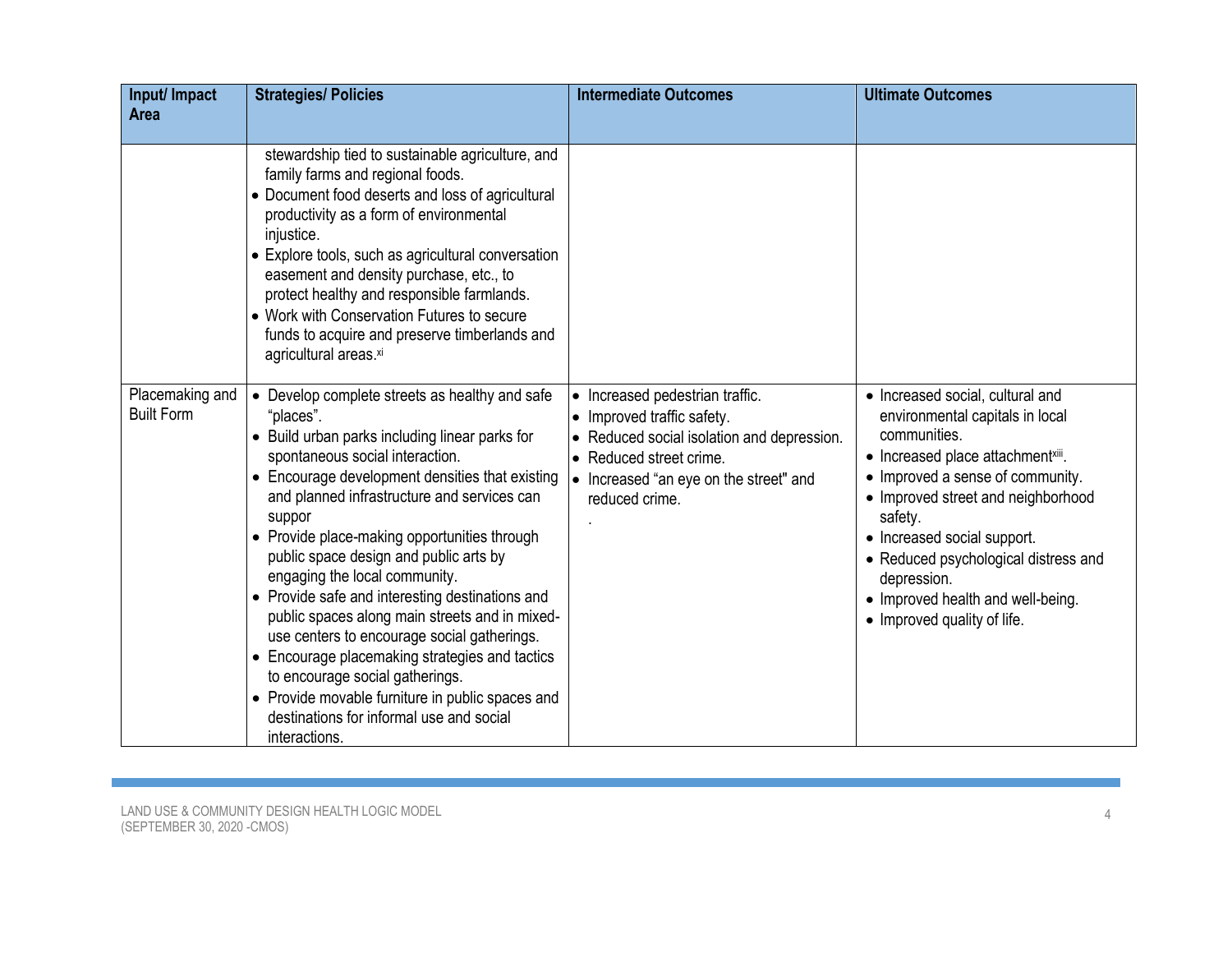| Input/ Impact<br>Area | <b>Strategies/ Policies</b>                                                                                                                                                                                                                                                                                                                                                                                                                                                                                                                                                                                                                                                                                                                                                                                                                       | <b>Intermediate Outcomes</b>                                                                                                                                                                                   | <b>Ultimate Outcomes</b>                                                                                                                                                                                       |
|-----------------------|---------------------------------------------------------------------------------------------------------------------------------------------------------------------------------------------------------------------------------------------------------------------------------------------------------------------------------------------------------------------------------------------------------------------------------------------------------------------------------------------------------------------------------------------------------------------------------------------------------------------------------------------------------------------------------------------------------------------------------------------------------------------------------------------------------------------------------------------------|----------------------------------------------------------------------------------------------------------------------------------------------------------------------------------------------------------------|----------------------------------------------------------------------------------------------------------------------------------------------------------------------------------------------------------------|
|                       |                                                                                                                                                                                                                                                                                                                                                                                                                                                                                                                                                                                                                                                                                                                                                                                                                                                   |                                                                                                                                                                                                                |                                                                                                                                                                                                                |
|                       | • Encourage the use of street plinth (ground<br>floor building façades) to create "a city at an<br>eye levelxii" offering attractive public space and<br>pedestrian interaction opportunities with<br>ground floor activities.<br>• Create human-scale, pleasant and walkable<br>neighborhoods with the use of form-based<br>codes.<br>• Encourage architectural features of the front<br>entrance, such as porches, to promote visibility<br>from a building's exterior.<br>• Protect against widespread privatization of<br>public spaces as unintended consequence of<br>redevelopment.<br>• Preserve public access and comfort for<br>pedestrians and visitors, regardless of income,<br>ability and interest.<br>• Work with developers to provide private open<br>space and walkway connectivity for public use<br>at all reasonable hours. |                                                                                                                                                                                                                |                                                                                                                                                                                                                |
| Universal Design      | • Apply universal design principles to create<br>safe and walkable neighborhoods for all ages<br>and abilities.xiv                                                                                                                                                                                                                                                                                                                                                                                                                                                                                                                                                                                                                                                                                                                                | Increased generational-friendly<br>opportunities to support aging-in-place.<br>• Increased access opportunities for<br>people with special needs.<br>• Reduced injuries and deaths among<br>aging populations. | • Increased social capital.<br>• Increased a sense of place.<br>• Increased community diversity,<br>inclusiveness and social integration.<br>• Improved health and well-being.<br>• Increased life expectancy. |
| <b>Biophilic City</b> | • Bring nature to the built environment by<br>integrating nature into urban design.<br>• Increase and protect urban tree canopy.                                                                                                                                                                                                                                                                                                                                                                                                                                                                                                                                                                                                                                                                                                                  | Increased protected tree canopy.<br>$\bullet$<br>• Reduced urban heat island effect.                                                                                                                           | • Improved air quality.<br>• Increased environmental, social and<br>physical capitals.                                                                                                                         |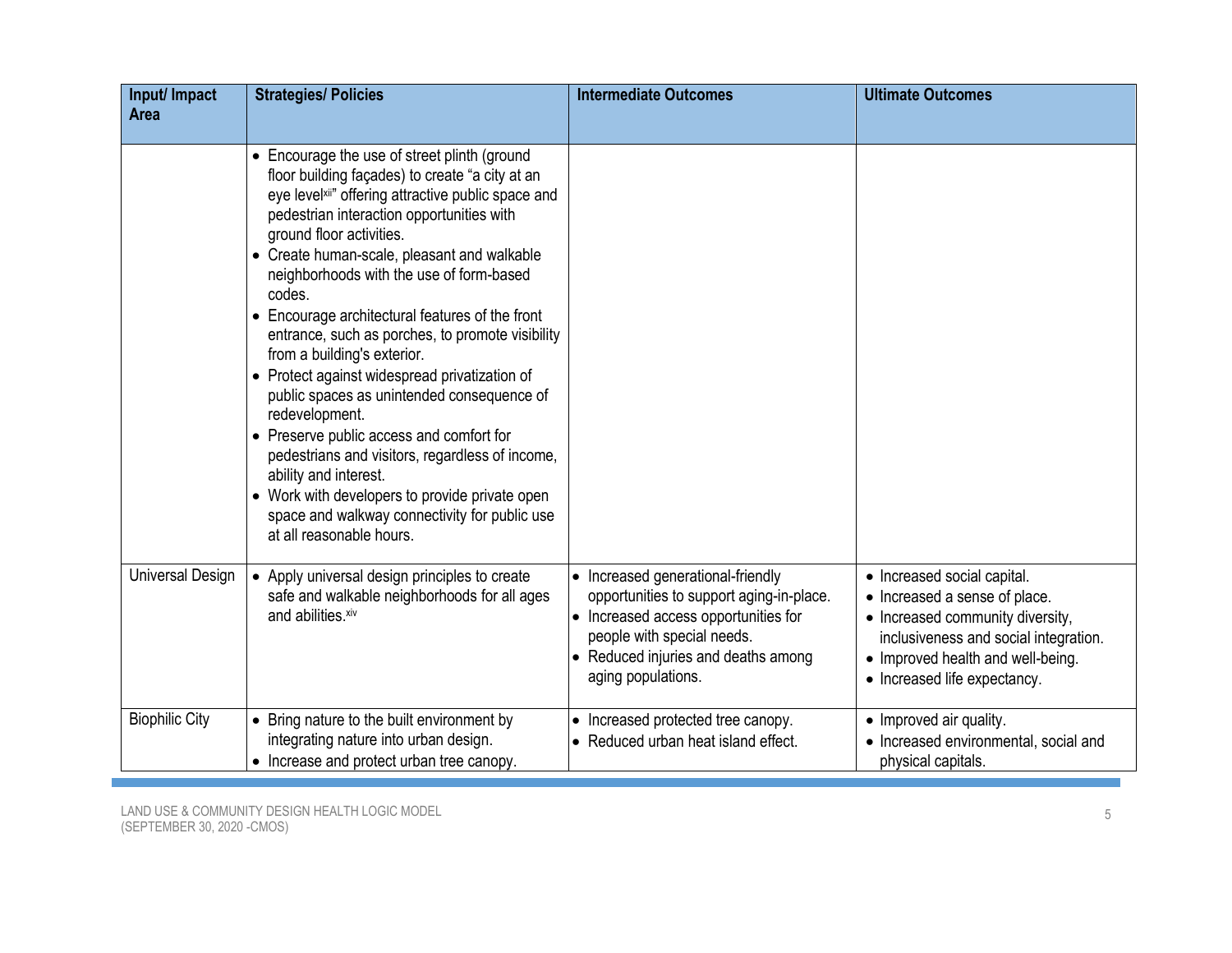| Input/ Impact<br><b>Area</b> | <b>Strategies/ Policies</b>                                                                                                                                                                                                                                                                                                                                                                                                                                                                                                                                                                                                                                                                                                                                                                                                                                                                  | <b>Intermediate Outcomes</b>                                                                                                                                                                                                                                                                                                                                                             | <b>Ultimate Outcomes</b>                                                                                                                                                                                                                                           |
|------------------------------|----------------------------------------------------------------------------------------------------------------------------------------------------------------------------------------------------------------------------------------------------------------------------------------------------------------------------------------------------------------------------------------------------------------------------------------------------------------------------------------------------------------------------------------------------------------------------------------------------------------------------------------------------------------------------------------------------------------------------------------------------------------------------------------------------------------------------------------------------------------------------------------------|------------------------------------------------------------------------------------------------------------------------------------------------------------------------------------------------------------------------------------------------------------------------------------------------------------------------------------------------------------------------------------------|--------------------------------------------------------------------------------------------------------------------------------------------------------------------------------------------------------------------------------------------------------------------|
| Historic and                 | • Encourage green infrastructure, such as green<br>roofs and rain gardens, etc.<br>• Create tree-lined linear urban parks for<br>recreation and mobility.<br>• Identify and make visible all histories of the                                                                                                                                                                                                                                                                                                                                                                                                                                                                                                                                                                                                                                                                                | • Increased walkability and physical<br>activity.<br>• Reduced body mass index.<br>• Increased social interaction.<br>• Increased levels of focus, concentration<br>and self-discipline.<br>• Improved walkability.                                                                                                                                                                      | • Increased a sense of place and<br>community.<br>• Decreased the prevalence of<br>depression.<br>• Improved health and mental well-being.<br>• Increased a sense of place, history,                                                                               |
| Architectural<br>Resources   | community, including those of displaced and<br>historically marginalized populations.<br>• Work with the local communities and tribes to<br>identify and preserve the historic, architectural,<br>and aesthetic character and heritage of a<br>community.<br>• Make affordable housing preservation a<br>priority in retention of historic buildings to<br>prevent displacement of renters.<br>• Bring old buildings up to the National Healthy<br>Housing Standard <sup>xv</sup> and current codes.<br>• Consider using the "Transfer of Development"<br>Right" tool to preserve buildings of historic,<br>cultural and architectural significance.<br>• Consider impacts and mitigations to historic<br>and cultural features during SEPA reviews.<br>• Work with Conservation Futures to secure<br>funds to acquire and preserve cultural,<br>archaeological and historic landmark sites. | • Increased neighborhood socializing.<br>• Increased access to affordable housing.<br>• Reduced residential and local business<br>displacement.<br>• Reduced urban sprawl.<br>• Increased investment to renew urban<br>neighborhoods.<br>• Increased efficient use of existing<br>resources.<br>• Increased heritage tourism.<br>• Reduced building-specific crime, such as<br>graffiti. | culture and community.<br>• Increased social, cultural and physical<br>capitals.<br>• Increased social and community<br>resilience.<br>• Improved social well-being.<br>• Improved local economy.<br>• Improved cultural identity among<br>generational residents. |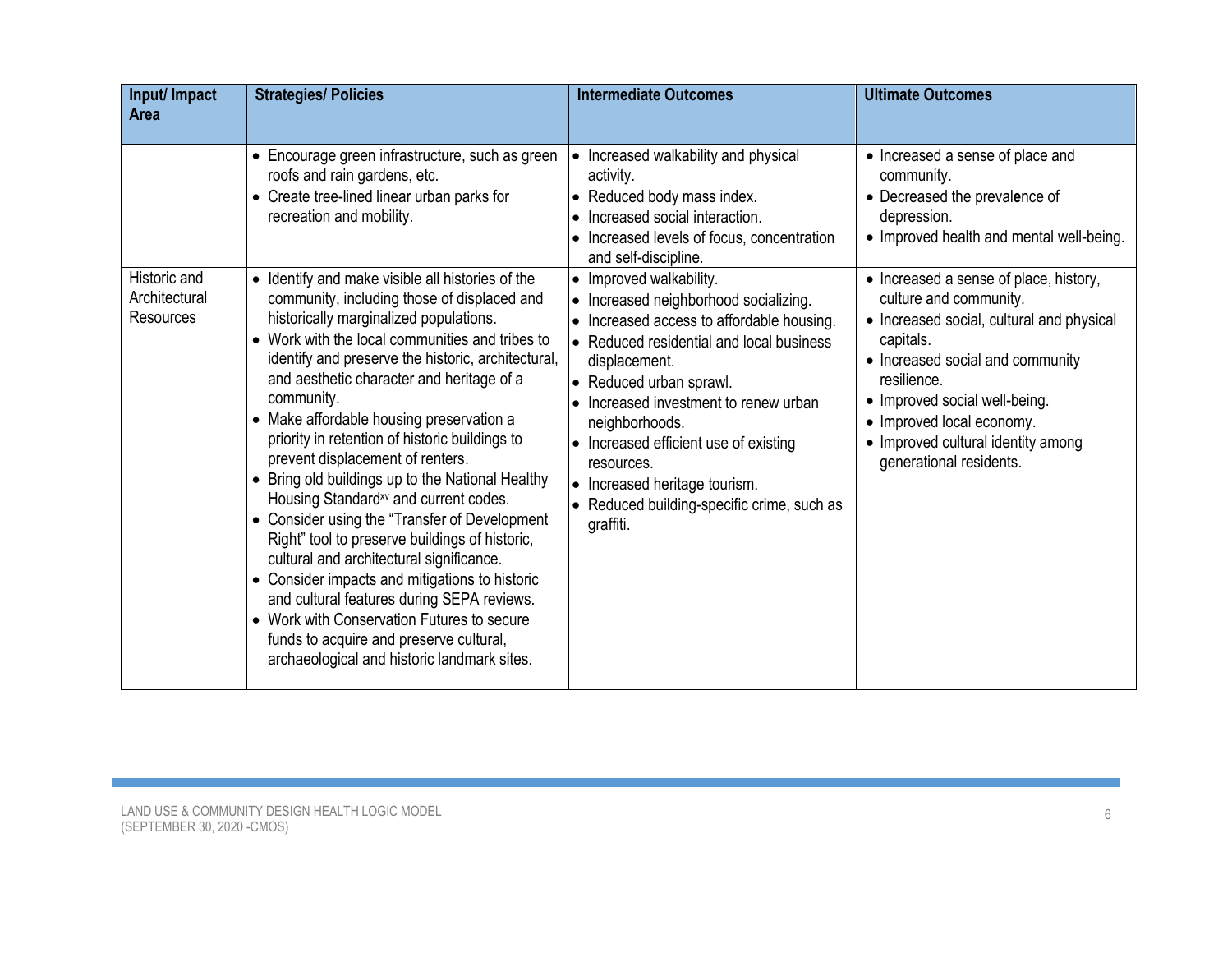| Input/ Impact<br><b>Area</b>   | <b>Strategies/ Policies</b>                                                                                                                                                                                                                                                                                                                                                                                                                                                  | <b>Intermediate Outcomes</b>                                                                                                                                                                              | <b>Ultimate Outcomes</b>                                                                                                                                                                                                                                                                                                                                                                                                                                |
|--------------------------------|------------------------------------------------------------------------------------------------------------------------------------------------------------------------------------------------------------------------------------------------------------------------------------------------------------------------------------------------------------------------------------------------------------------------------------------------------------------------------|-----------------------------------------------------------------------------------------------------------------------------------------------------------------------------------------------------------|---------------------------------------------------------------------------------------------------------------------------------------------------------------------------------------------------------------------------------------------------------------------------------------------------------------------------------------------------------------------------------------------------------------------------------------------------------|
|                                |                                                                                                                                                                                                                                                                                                                                                                                                                                                                              |                                                                                                                                                                                                           |                                                                                                                                                                                                                                                                                                                                                                                                                                                         |
| Arts and Cultural<br>Resources | • Use public arts to promote community culture<br>and history, and walkability.<br>• Work with local artists and engage local<br>communities in creative placemaking and<br>transformative public arts project.<br>• Encourage local public arts in public spaces<br>and facilities to tell the story of the local<br>community.<br>• Support "creative class" to fuel economic<br>development.<br>• Promote arts through adaptive reuse of<br>underutilized buildings, etc. | • Reduced social isolation.<br>• Decreased stress.<br>• Increased self-efficacy.<br>• Reduced crime.<br>• Broadened public participation.<br>• Increased art-based industries,<br>businesses and tourism. | • Increased social, cultural and physical<br>capitals.<br>• Increased community resilience and<br>community healing.<br>• Increased a sense of identity, place,<br>history, culture, and belonging.<br>• Increased social inclusiveness and<br>community diversity.<br>• Improved mental and emotional health<br>outcomes.<br>• Improved public safety.<br>• Increased civic pride.<br>• Improved health and well-being.<br>• Improved quality of life. |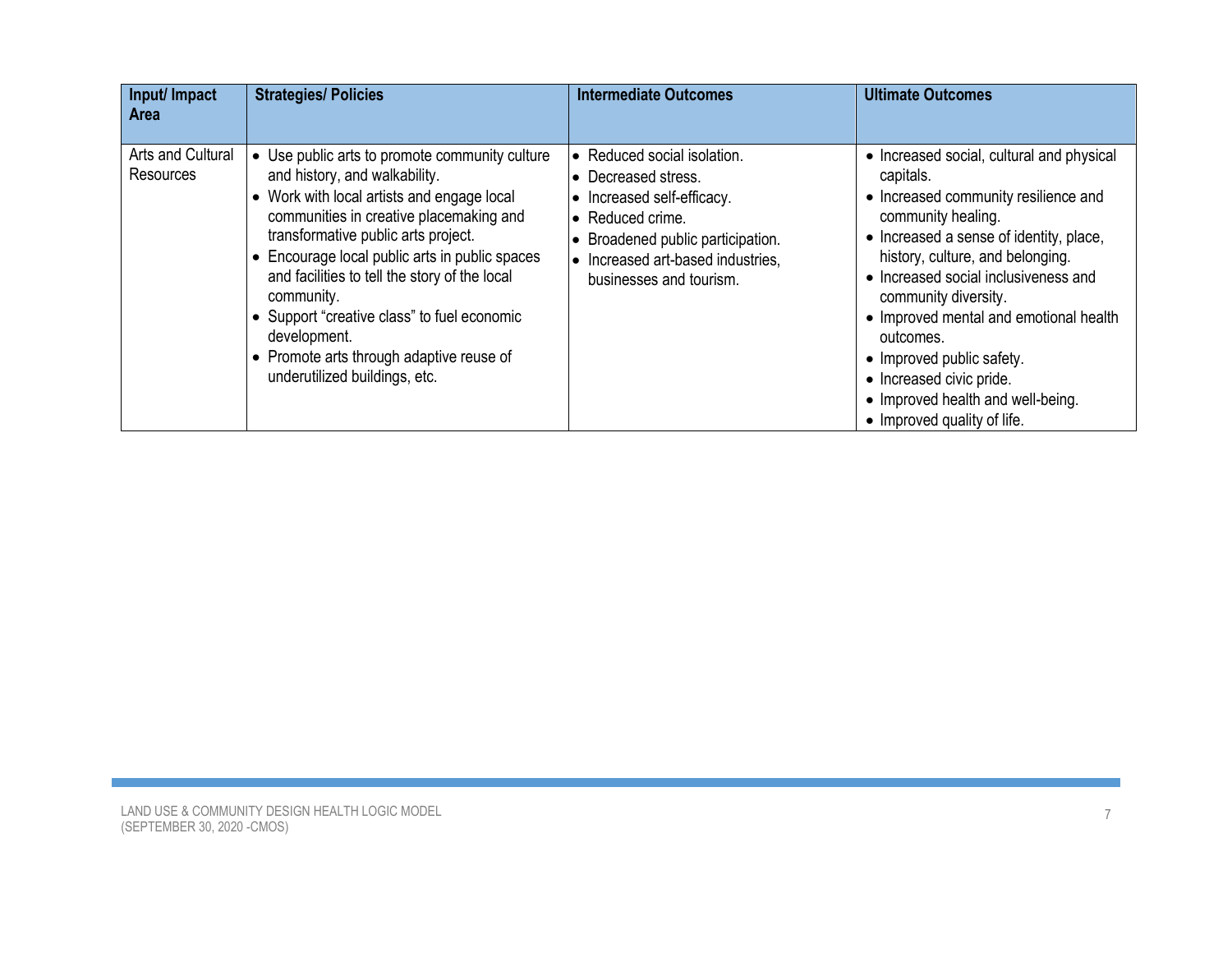## **Research Evidence**

## **Compact Development**

Badger, Emily. 2013. "Mixed-Use Neighborhoods May Be Safer, Too." CityLab. Accessed May 20, 2020. [https://www.citylab.com/equity/2013/03/mixed-use](https://www.citylab.com/equity/2013/03/mixed-use-neighborhoods-may-be-safer-ones-too/4962/)[neighborhoods-may-be-safer-ones-too/4962/.](https://www.citylab.com/equity/2013/03/mixed-use-neighborhoods-may-be-safer-ones-too/4962/)

Campoli, J. 2012. *Made for Walking: Density and Neighborhood Form*. Cambridge, MA: Lincoln Institute of Land Policy. [http://www.urbandesignresources.org/wp](http://www.urbandesignresources.org/wp-content/uploads/2013/12/2150_1509_MFW_Web_Chapter.pdf)[content/uploads/2013/12/2150\\_1509\\_MFW\\_Web\\_Chapter.pdf.](http://www.urbandesignresources.org/wp-content/uploads/2013/12/2150_1509_MFW_Web_Chapter.pdf)

Conserve Energy Future. "Effects of Urban Sprawl". Accessed May 20, 2020[. https://www.conserve-energy-future.com/causes-and-effects-of-urban-sprawl.php.](https://www.conserve-energy-future.com/causes-and-effects-of-urban-sprawl.php)

Ewing, Reid, and Eric Dumbaugh. 2009. "The Built Environment and Traffic Safety: A Review of Empirical Evidence." *Journal of Planning Literature* 23, no. 4: 347- 67. [https://doi.org/10.1177/0885412209335553.](https://doi.org/10.1177%2F0885412209335553)

Ewing, Reid, Richard A. Schieber, and Charles V. Zegeer. 2003. "Urban Sprawl as a Risk Factor in Motor Vehicle Occupant and Pedestrian Fatalities." *American Journal of Public Health* 93, no. 9:1541-5. https://doi.or[g/10.2105/ajph.93.9.1541.](https://doi.org/10.2105/ajph.93.9.1541) 

Ewing, Reid, Tom Schmid, Richard Killingsworth, Amy Zlot, and Stephen Raudenbush. 2003. "Relationship between Urban Sprawl and Physical Activity, Obesity, and Morbidity." *American Journal of Health Promotion* 18, no. 1: 47-57. https://doi.or[g/10.4278/0890-1171-18.1.47.](https://doi.org/10.4278/0890-1171-18.1.47)

Frank, Lawrence D., James F. Sallis , Terry L. Conway , James E. Chapman , Brian E. Saelens and William Bachman. 2006. "Many Pathways from Land Use to Health: Associations between Neighborhood Walkability and Active Transportation, Body Mass Index, and Air Quality." *Journal of the American Planning Association* 72, no.1: 75-87. [https://doi.org/10.1080/01944360608976725.](https://doi.org/10.1080/01944360608976725)

Frank, Lawrence D., Thomas L Schmid, James F Sallis, James Chapman, Brian E Saelens. 2005. "Linking Objectively Measured Physical Activity with Objectively Measured Urban Form: Findings From SMARTRAQ." *American Journal of Preventive Medicine* 28, no. 2 Suppl 2:117-25. https://doi.org[/10.1016/j.amepre.2004.11.001.](https://doi.org/10.1016/j.amepre.2004.11.001) 

Freeman, L. 2001. "The Effects of Sprawl on Neighborhood Social Ties." *Journal of the American Planning Association* 67, no.1: 69-77. [https://doi.org/10.1080/01944360108976356.](https://doi.org/10.1080/01944360108976356)

Frumkin, Howard, Lawrence D. Frank, and Richard J. Jackson. 2004. *Urban Sprawl and Public Health: Designing, Planning, and Building for Healthy Communities.* Washington DC: Island Press.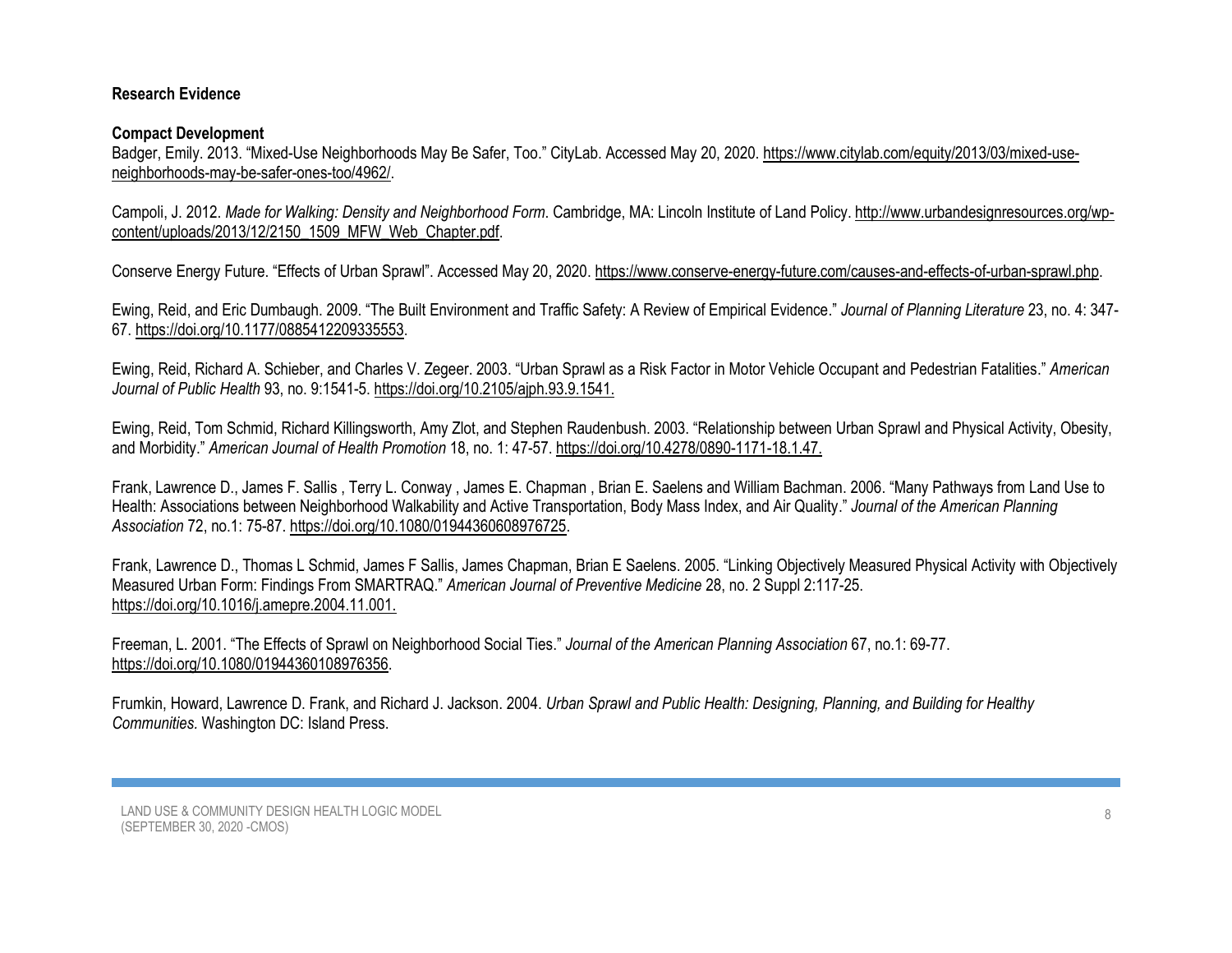Milner, A. et al. 2017. "Time Spent Commuting to Work and Mental Health: Evidence From 13 Waves of an Australian Cohort Study". *American Journal of Epidemiology* 186, no. 6: 659-667. https://doi.org[/10.1093/aje/kww243.](https://doi.org/10.1093/aje/kww243)

Papas, Mia A., Anthony J. Alberg, Reid Ewing, Kathy J. Helzlsouer, Tiffany L. Gary, and Ann C. Klassen. 2007. "The Built Environment and Obesity." *Epidemiologic Reviews* 29, no. 1: 129-43. https://doi.or[g/10.1093/epirev/mxm009.](https://doi.org/10.1093/epirev/mxm009) 

Saelens, Brian E., and Susan L. Handy. 2008. "Built Environment Correlates of Walking: A Review." *Medicine and Science in Sports & Exercise* 40, no. 7 Suppl: S550–S566. https://doi.org[/10.1249/MSS.0b013e31817c67a4.](https://dx.doi.org/10.1249%2FMSS.0b013e31817c67a4)

Saelens, Brian E., James F. Sallis, and Lawrence D. Frank. 2003. "Environmental Correlates of Walking and Cycling: Findings from the Transportation and Urban Design and Planning Literatures." *Annals of Behavioral Medicine* 25, no. 2: 80-91. https://doi.or[g/10.1207/s15324796abm2502\\_03.](https://doi.org/10.1207/S15324796ABM2502_03)

Sallis, James F., Myron F. Floyd, Daniel A. Rodríguez, and Brian E. Saelens. 2012. "The Role of Built Environments in Physical Activity, Obesity, and CVD." *Circulation* 125, no. 5: 729–737. https://doi.or[g/10.1161/circulationaha.110.969022.](https://dx.doi.org/10.1161%2FCIRCULATIONAHA.110.969022)

Stephenson, M. et al. 2016. "Land-use, Transport and Population Health: Estimating the Health Benefits of Compact Cities". *Lancet* 388, no.10062: 2925–2935. https://doi.org[/10.1016/S0140-6736\(16\)30067-8.](https://dx.doi.org/10.1016%2FS0140-6736(16)30067-8)

#### **Complete Neighborhood**

Altschuler, Andre, Carol P Somkin, and Nancy E Adler. 2004. "Local Services and Amenities, Neighborhood Social Capital, and Health." *Social Science & Medicine* 59, no. 6: 1219-29. https://doi.org[/10.1016/j.socscimed.2004.01.008.](https://doi.org/10.1016/j.socscimed.2004.01.008) 

Bellair, Paul S. 1997. "Social Interaction and Community Crime: Examining the Importance of Neighbor Networks". *Criminology* 35, no. 4: 677-704. [http://www.ncjrs.gov/App/publications/abstract.aspx?ID=169420.](https://www.ncjrs.gov/App/Publications/abstract.aspx?ID=169420)

de Nazelle, Audrey, Daniel A Rodríguez, and Douglas Crawford-Brown. 2009. "The Built Environment and Health: Impacts of Pedestrian-Friendly Designs on Air Pollution Exposure." *The Science of Total Environment*. 407, no. 8: 2525-35. https:// doi: [10.1016/j.scitotenv.2009.01.006.](https://doi.org/10.1016/j.scitotenv.2009.01.006) 

Frank, Lawrence D., and Peter Engelke. 2001. "The Built Environment and Human Activity Patterns: Exploring the Impacts of Urban Form on Public Health," *Journal of Planning Literature* 16, no. 2: 202-218[. https://doi.org/10.1177/08854120122093339.](https://doi.org/10.1177%2F08854120122093339)

Handy, Susan L., Marlon G. Boarnet, Reid Ewing, and Richard E. Killingsworth. 2002. "How the Built Environment Affects Physical Activity: Views from Planning." *American Journal of Preventive Medicine* 23, no. 2 (Suppl): 64-73. https://doi.or[g/10.1016/s0749-3797\(02\)00475-0.](https://doi.org/10.1016/s0749-3797(02)00475-0)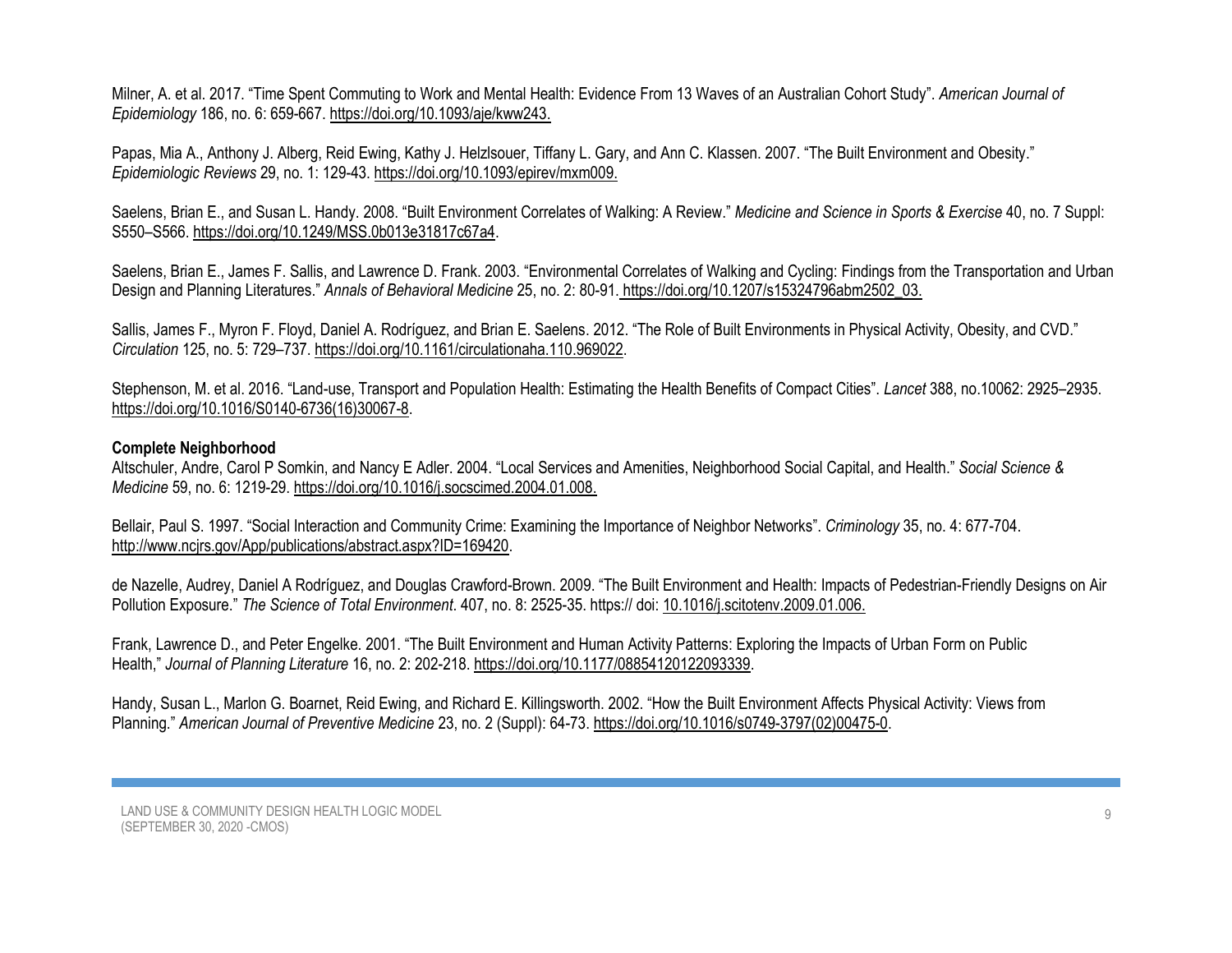Heath, Gregory W., Ross C. Brownson, Judy Kruger, Rebecca Miles, Kenneth E Powell, Leigh T Ramsey, and the Task Force on Community Preventive Services. 2006. "The Effectiveness of Urban Design and Land Use and Transport Policies and Practices to Increase Physical Activity: A Systematic Review." *Journal of Physical Activity and Health* 3, no. 1: 55-76. https://doi.or[g/10.1123/jpah.3.s1.s55.](https://doi.org/10.1123/jpah.3.s1.s55) 

Humpel, Nancy, Neville Owen, and Eva Leslie. 2002. "Environmental Factors Associated with Adults' Participation in Physical Activity: A Review," *American Journal of Preventive Medicine* 22, no. 3:188-99. https://doi.org[/10.1016/s0749-3797\(01\)00426-3.](https://doi.org/10.1016/s0749-3797(01)00426-3)

Kligerman, Morton, James F Sallis, Sherry Ryan, Lawrence D Frank, and Philip R Nader. 2007. "Association of Neighborhood Design and Recreation Environment Variables with Physical Activity and Body Mass Index in Adolescents." *American Journal of Health Promotion* 21, no. 4: 274-7. https://doi.or[g/10.4278/0890-1171-](https://doi.org/10.4278/0890-1171-21.4.274) [21.4.274.](https://doi.org/10.4278/0890-1171-21.4.274) 

Leyden, Kevin M. 2003. "Social Capital and the Built Environment: The Importance of Walkable Neighborhoods". *American Journal of Public Health* 93, no. 9:1546-51. https://doi.org[/10.2105/ajph.93.9.1546.](https://dx.doi.org/10.2105%2Fajph.93.9.1546)

MacDonald, John. 2015. "Community Design and Crime: The Impact of Housing and the Built Environment." *Crime and Justice* 44, no. 1: 000-000. https://doi.org[/10.1086/681558.](https://www.researchgate.net/deref/http%3A%2F%2Fdx.doi.org%2F10.1086%2F681558)

Speck, Jeff. 2018. *Walkable City Rules: 101 Steps to Making Better Places*. Washington, DC: Island Press.

The Cecil Group. 2015. "Complete Neighborhoods: Exploring Holistic Community Planning*." Harriman*. [https://harriman.com/inspirations/approach-complete](https://harriman.com/inspirations/approach-complete-neighborhoods/)[neighborhoods/.](https://harriman.com/inspirations/approach-complete-neighborhoods/)

### **Transit-oriented Development and Colocation of Services**

Besser, Lilah M., and Andrew L Dannenberg. 2005. "Walking to Public Transit: Steps to Help Meet Physical Activity Recommendations." *American Journal of Preventive Medicine* 29, no. 4: 273-80. https://doi.org[/10.1016/j.amepre.2005.06.010.](https://doi.org/10.1016/j.amepre.2005.06.010)

## **Neighborhood Environment**

Alaimo, Katherine, Elizabeth Packnett, Richard A Miles, and Daniel J Kruger. 2008. "Fruit and Vegetable Intake among Urban Community Gardeners." *Journal of Nutrition Education and Behavior* 40, no. 2: 94-101. https://doi.org[/10.1016/j.jneb.2006.12.003.](https://doi.org/10.1016/j.jneb.2006.12.003) 

Austin, S. Bryn, Steven J. Melly, Brisa N. Sanchez, Aarti Patel, Stephen Buka, and Steven L Gortmaker. 2005. "Clustering of Fast-Food Restaurants around Schools: A Novel Application of Spatial Statistics to the Study of Food Environments." *American Journal of Public Health* 95, no. 9:1575-81. https://doi.org[/10.2105/AJPH.2004.056341.](https://doi.org/10.2105/ajph.2004.056341)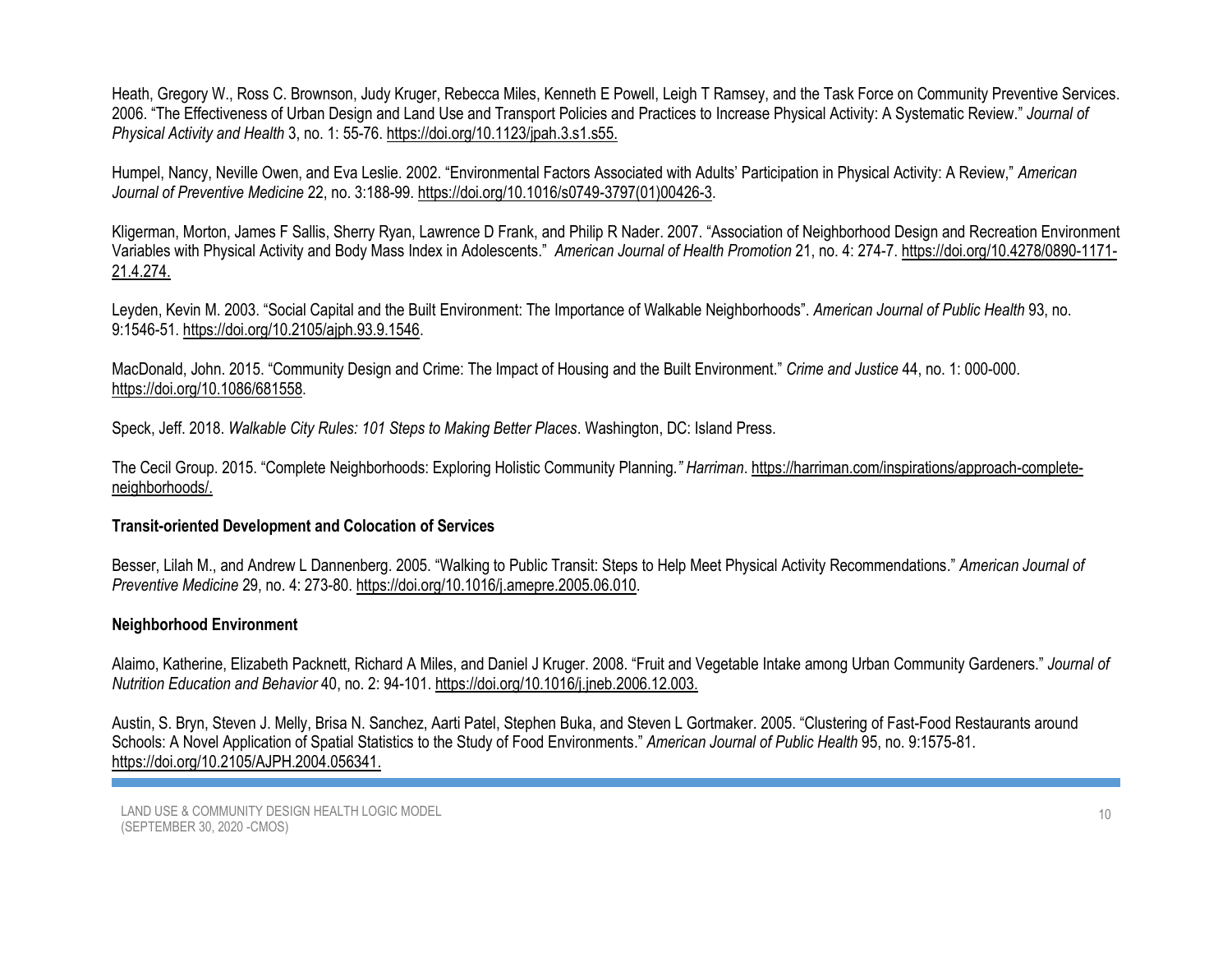Babey, Susan H., Allison Diamant, Theresa A. Hastert, Harold Goldstein, al., et. 2008. "Designed for Disease: The Link Between Local Food Environments and Obesity and Diabetes." *UCLA Center for Health Policy Research*. [https://escholarship.org/uc/item/9zc7p54b.](https://escholarship.org/uc/item/9zc7p54b)

Bolin, Kristian, B Lindgren, M Lindström, and P Nystedt. 2003. "Investments in Social Capital—Implications of Social Interactions for the Production of Health." *Social Science & Medicine* 56, no. 12: 2379-90. [https://doi.org/10.1016/S0277-9536\(02\)00242-3.](https://doi.org/10.1016/S0277-9536(02)00242-3)

Cohen, Deborah A., Sanae Inagami, and Brian Finch. 2008. "The Built Environment and Collective Efficacy." *Health Place*. 14, no.2: 198-208. https://doi.org[/10.1016/j.healthplace.2007.06.001.](https://dx.doi.org/10.1016%2Fj.healthplace.2007.06.001)

Committee on Physical Activity, Health, Transportation, and Land Use, Transportation Research Board, Institute of Medicine of the National Academies*.* 2005. *Does the Built Environment Influence Physical Activity? Examining the Evidence. Special Report 282. DC: National Academy of Sciences.* [http://onlinepubs.trb.org/onlinepubs/sr/sr282.pdf.](http://onlinepubs.trb.org/onlinepubs/sr/sr282.pdf)

Cozens, Paul. 2007. "Public Health and the Potential Benefits of Crime Prevention through Environmental Design". *NSW Public Health Bulletin* 18, no. 11-12: 232- 7. https://doi.org[/10.1071/nb07025.](https://doi.org/10.1071/nb07025) 

Cubbin, Catherine, Susan Egerter, Paula Braveman, and Veronica Pedregon. 2008. "Where We Live Matters for Our Health: Neighborhoods and Health." *Neighborhoods and Health.* Issue Brief 3 of the Robert Wood Johnson Foundation, Commission to Build a Healthier America, 11 pages. [http://www.commissiononhealth.org/PDF/888f4a18-eb90-45be-a2f8-159e84a55a4c/Issue%20Brief%203%20Sept%2008%20-](http://www.commissiononhealth.org/PDF/888f4a18-eb90-45be-a2f8-159e84a55a4c/Issue%20Brief%203%20Sept%2008%20-%20Neighborhoods%20and%20Health.pdf) [%20Neighborhoods%20and%20Health.pdf.](http://www.commissiononhealth.org/PDF/888f4a18-eb90-45be-a2f8-159e84a55a4c/Issue%20Brief%203%20Sept%2008%20-%20Neighborhoods%20and%20Health.pdf)

Dannenburg, Andrew L., Howard Frumkin, and Richard J. Jackson, ed. 2011. *Making Healthy Places: Designing and Building for Health, Well-Being, and Sustainability.* Washington, DC: Island Press. [https://www.researchgate.net/publication/261215792\\_Making\\_Healthy\\_Places\\_Designing\\_and\\_Building\\_for\\_Health\\_Well-](https://www.researchgate.net/publication/261215792_Making_Healthy_Places_Designing_and_Building_for_Health_Well-Being_and_Sustainability_by_Andrew_L_Dannenberg_Howard_Frumkin_and_Richard_J_Jackson)Being and Sustainability by Andrew L Dannenberg Howard Frumkin and Richard J Jackson.

Davis, Brennan, and Christopher Carpenter. 2009. "Proximity of Fast-Food Restaurants to Schools and Adolescent Obesity." *American Journal of Public Health* 99, no. 3: 505-10. https://doi.org[/10.2105/AJPH.2008.137638.](https://doi.org/10.2105/ajph.2008.137638)

Larson, Nicole I., Mary T Story, and Melissa C Nelson. 2009. "Neighborhood Environments: Disparities in Access to Healthy Foods in the U.S". *American Journal of Preventive Medicine* 36. No.1: 74-81. https://doi.org[/10.1016/j.amepre.2008.09.025.](https://doi.org/10.1016/j.amepre.2008.09.025)

Moore, Latetia V., Ana Diez Roux, Jennifer A. Nettleton, David R Jacobs, and Manuel Franco. "Fast-Food Consumption, Diet Quality, and Neighborhood Exposure to Fast Food." *American Journal of Epidemiology* 170, no. 1: 29-36. https://doi.org[/10.1093/aje/kwp090.](https://www.researchgate.net/deref/http%3A%2F%2Fdx.doi.org%2F10.1093%2Faje%2Fkwp090)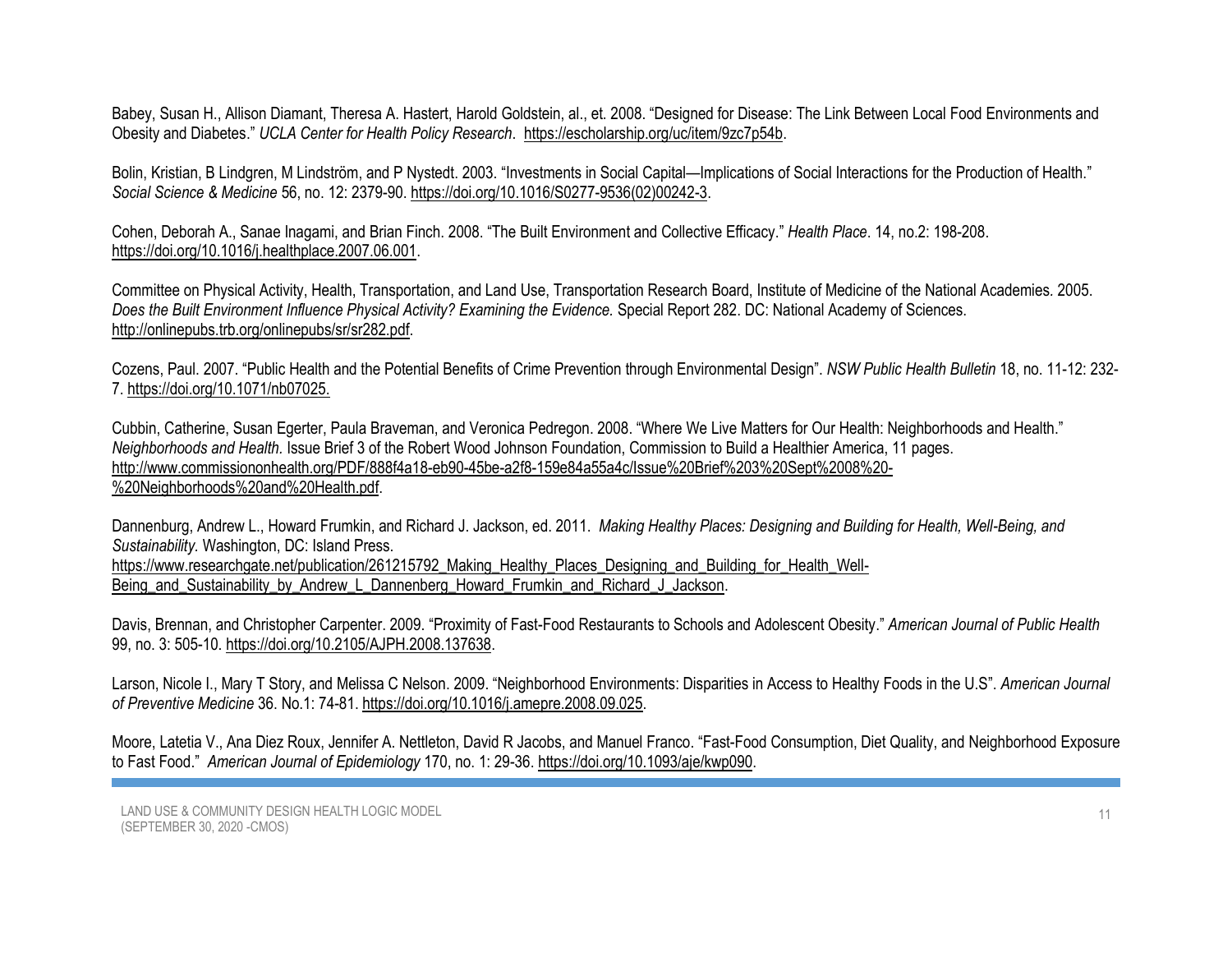### Newman, Oscar. 1972. *Defensible Space: Crime Prevention through Urban Design*. Macmillan, New York. 264 pp. [https://www.journals.uchicago.edu/doi/abs/10.1086/643167?mobileUi=0.](https://www.journals.uchicago.edu/doi/abs/10.1086/643167?mobileUi=0)

Perkins, Douglas D., Abraham Wandersman, Richard C.Rich, and Ralph B.Taylor. 1993. "The Physical Environment of Street Crime: Defensible Space, Territoriality and Incivilities." *Journal of Environmental Psychology* 13: 29-49. [https://doi.org/10.1016/S0272-4944\(05\)80213-0.](https://doi.org/10.1016/S0272-4944(05)80213-0)

PolicyLink and The Food Trust. 2013. *Access to Healthy Food and Why It Matters: A Review of the Research*. Oakland, CA: Policy Link. [https://www.policylink.org/resources-tools/access-to-healthy-food-and-why-it-matters.](https://www.policylink.org/resources-tools/access-to-healthy-food-and-why-it-matters)

Ross, Catherine E, and S.J. Jang. 2000. "Neighborhood Disorder, Fear, and Mistrust: The Buffering Role of Social Ties with Neighbors." *American Journal of Community Psychology* 28: 401-420. https://doi.org[/10.1023/a:1005137713332.](https://doi.org/10.1023/a:1005137713332)

Ross, Catherine E. 2000. "Neighborhood Disadvantage and Adult Depression." *Journal of Health and Social Behavior* 41, no. 2:177-187. https://doi.org[/10.2307/2676304.](https://www.researchgate.net/deref/http%3A%2F%2Fdx.doi.org%2F10.2307%2F2676304)

Schneider, Tod. 2006. "Violence and Crime Prevention through Environmental Design." In *Safe and Healthy School Environments, edited* by Howard Frumkin, Robert Geller, I. Leslie Rubin, and Janice Nodvin, 251-69. NY: Oxford University Press.

### **Placemaking and Built Form**

Anderson, James M., John M. MacDonald , Ricky Bluthenthal, and J. S. Ashwood. 2013. "Reducing Crime by Shaping the Built Environment with Zoning: An Empirical Study of Los Angeles." *University of Pennsylvania Law Review* 161. No. 3: 669-756. [https://scholarship.law.upenn.edu/penn\\_law\\_review/vol161/iss3/.](https://scholarship.law.upenn.edu/penn_law_review/vol161/iss3/)

Brown C., Scott, Craig A Mason, Joanna L Lombard, Frank Martinez, Elizabeth Plater-Zyberk, Arnold R Spokane, Frederick L Newman, Hilda Pantin, José Szapocznik. 2009 "The Relationship of Built Environment to Perceived Social Support and Psychological Distress in Hispanic Elders: The Role of "Eyes on the Street"." *The Journals of Gerontology Series B: Psychological Science and Social Science* 64, no. 2: 234-46. https://doi.or[g/10.1093/geronb/gbn011.](https://doi.org/10.1093/geronb/gbn011) Carter, Sherry Plaster, Stanley L. Carter, Police Captain (Ret.), and Andrew L. Dannenberg. 2003. "Zoning Out Crime and Improving Community Health in Sarasota, Florida: "Crime Prevention through Environmental Design"." *American Journal of Public Health*93, no. 9: 1442–1445. https://doi.org[/10.2105/ajph.93.9.1442.](https://dx.doi.org/10.2105%2Fajph.93.9.1442)

Frumkin, Howard. 2003. "Healthy Places: Exploring the Evidence." *American Journal of Public Health* 93, no. 9:1451-1456. https://doi.or[g/10.2105/ajph.93.9.1451.](https://dx.doi.org/10.2105%2Fajph.93.9.1451)

Fujiwara, T., and I. Kawachi. 2008. "A Prospective Study of Individual-Level Social Capital and Major Depression in the United States." *Journal of Epidemiology and Community Health* 62. No. 7: 627-33. https://doi.org[/10.1136/jech.2007.064261.](https://doi.org/10.1136/jech.2007.064261)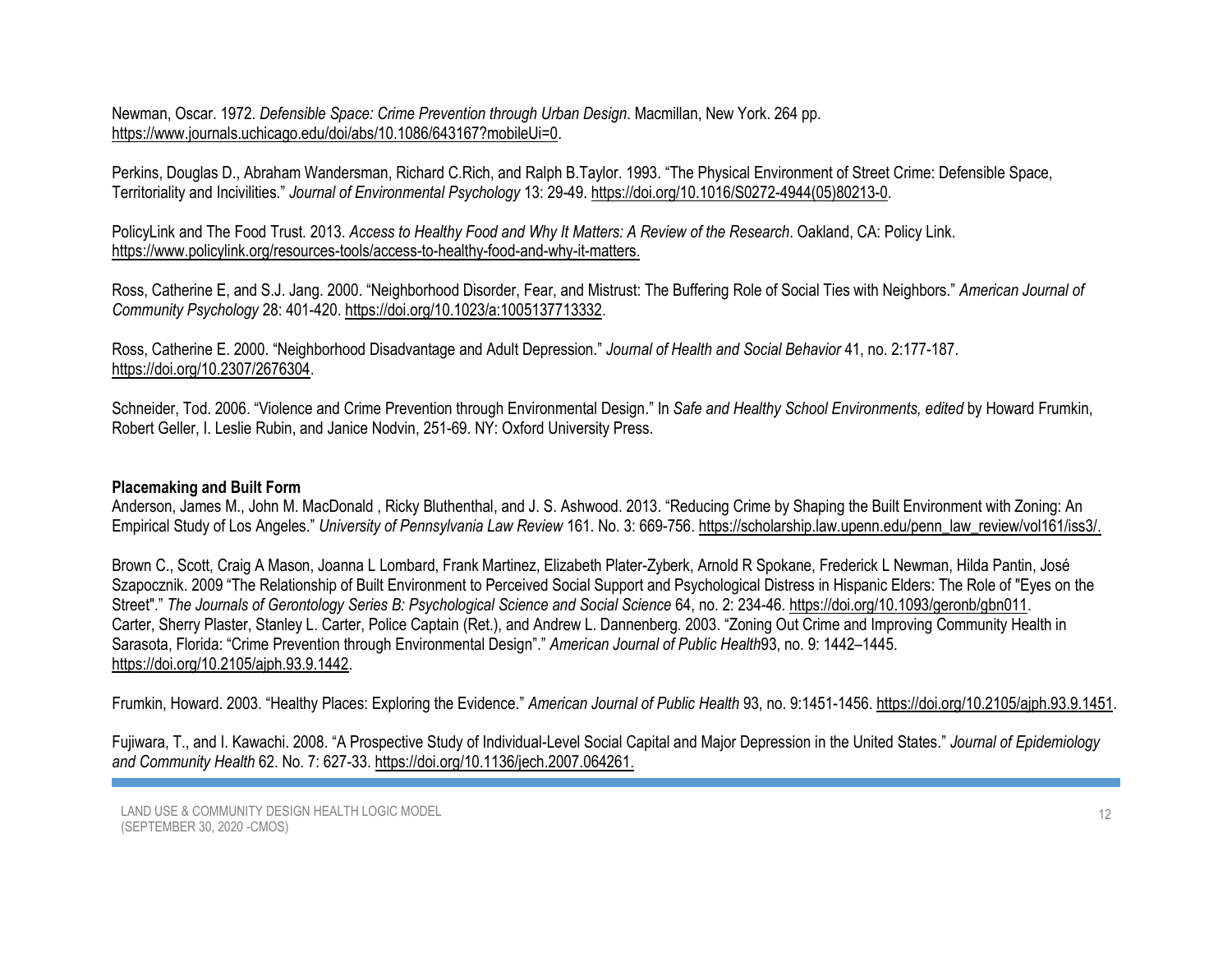Galea, Sandro, Jennifer Ahern, Sasha Rudenstine, Zachary Wallace, and David Vlahov. 2005. "Urban Built Environment and Depression: A Multilevel Analysis." *Journal of Epidemiology and Community Health* 59, no.10: 822-7. https://doi.org[/10.1136/jech.2005.033084.](https://doi.org/10.1136/jech.2005.033084) 

Karssenberg, Hans, Jeroen Laven, Meredith Glaser, and Mattijs van Hoff (ed.). 2016 (2<sup>nd</sup> and Extended Version). The City at Eye Level: Lessons for Street Plinth. Delft, the Netherlands: Eburon Academic Publishers. [https://thecityateyelevel.files.wordpress.com/2016/02/ebook\\_the-city-at-eye-level\\_english.pdf.](https://thecityateyelevel.files.wordpress.com/2016/02/ebook_the-city-at-eye-level_english.pdf)

Kim, Joongsub, and Rachael Kaplan. 2004. "Physical and Psychological Factors in Sense of Community: New Urbanist Kentlands and Nearby Orchard Village." *Environment and Behavior* 36, no. 3: 313-340. [https://doi.org/10.1177/0013916503260236.](https://doi.org/10.1177%2F0013916503260236)

Kuo, Francis E. , William C. Sullivan, Rebekah Levine Coley, and Liesette Brunson. 1998. "Fertile Ground for Community: Inner-City Neighborhood Common Spaces." *American Journal of Community Psychology* 26, no. 6: 823-851. [https://doi.org/10.1023/A:1022294028903.](https://doi.org/10.1023/A:1022294028903)

Kweon, Byoung-Suk, William C. Sullivan, and Angela R. Wiley. 1998. "Green Common Spaces and the Social Integration of Inner-City Older Adults." *Environment and Behavior* 30, no. 6: 832-58. [https://doi.org/10.1177/001391659803000605](https://doi.org/10.1177%2F001391659803000605)

Lochner, Kimberly A., Ichiro Kawachi, Robert T Brennan, and Stephen L Buka. 2003. "Social Capital and Neighborhood Mortality Rates in Chicago." *Social Science & Medicine* 56, no. 8: 1797-805. https://doi.org[/10.1016/s0277-9536\(02\)00177-6.](https://doi.org/10.1016/s0277-9536(02)00177-6) 

MacDonald Gibson, Jacqueline, Daniel [Rodriguez,](https://www.sciencedirect.com/science/article/abs/pii/S1353829215001070#!) Taylor [Dennerlein,](https://www.sciencedirect.com/science/article/abs/pii/S1353829215001070#!) [Jill Mead,](https://www.sciencedirect.com/science/article/abs/pii/S1353829215001070#!) [Trisha Hasch, Grant Meacci](https://www.sciencedirect.com/science/article/abs/pii/S1353829215001070#!), and Stuart Levin. 2015. "Predicting Urban Design Effects on Physical Activity and Public Health: A Case Study." *Health & Place.* 35: 79-84[. https://doi.org/10.1016/j.healthplace.2015.07.005.](https://doi.org/10.1016/j.healthplace.2015.07.005)

Mair C, A.V. Diez Rou, and S. Galea. 2008. "Are Neighborhood Characteristics Associated with Depressive Symptoms? A Review of Evidence." *Journal of Epidemiology and Community Health* 62, no. 11: 940-6. https://doi.or[g/10.1136/jech.2007.066605.](https://doi.org/10.1136/jech.2007.066605) 

Nasar, Jack, and David Julian. 1995. "The Psychological Sense of Community in the Neighborhood." *Journal of the American Planning Association* 61, no. 2: 178- 184. [https://doi.org/10.1080/01944369508975631.](https://doi.org/10.1080/01944369508975631)

### **Universal Design**

Crews, Douglas E., and Susan Zavotka. 2006. "Aging, Disability, and Frailty: Implications for Universal Design." *Journal of Physiological Anthropology.*25, no. 1:113-8. [https://pubmed.ncbi.nlm.nih.gov/16617216/.](https://pubmed.ncbi.nlm.nih.gov/16617216/)

Health and Places Initiative. 2014. "Mobility, Universal Design, Health, and Place." *Harvard Graduate School of Design Research Briefs*. September. [http://research.gsd.harvard.edu/hapi/files/2014/10/HAPI\\_UniversalDesign\\_ResearchBrief-102814.pdf.](http://research.gsd.harvard.edu/hapi/files/2014/10/HAPI_UniversalDesign_ResearchBrief-102814.pdf)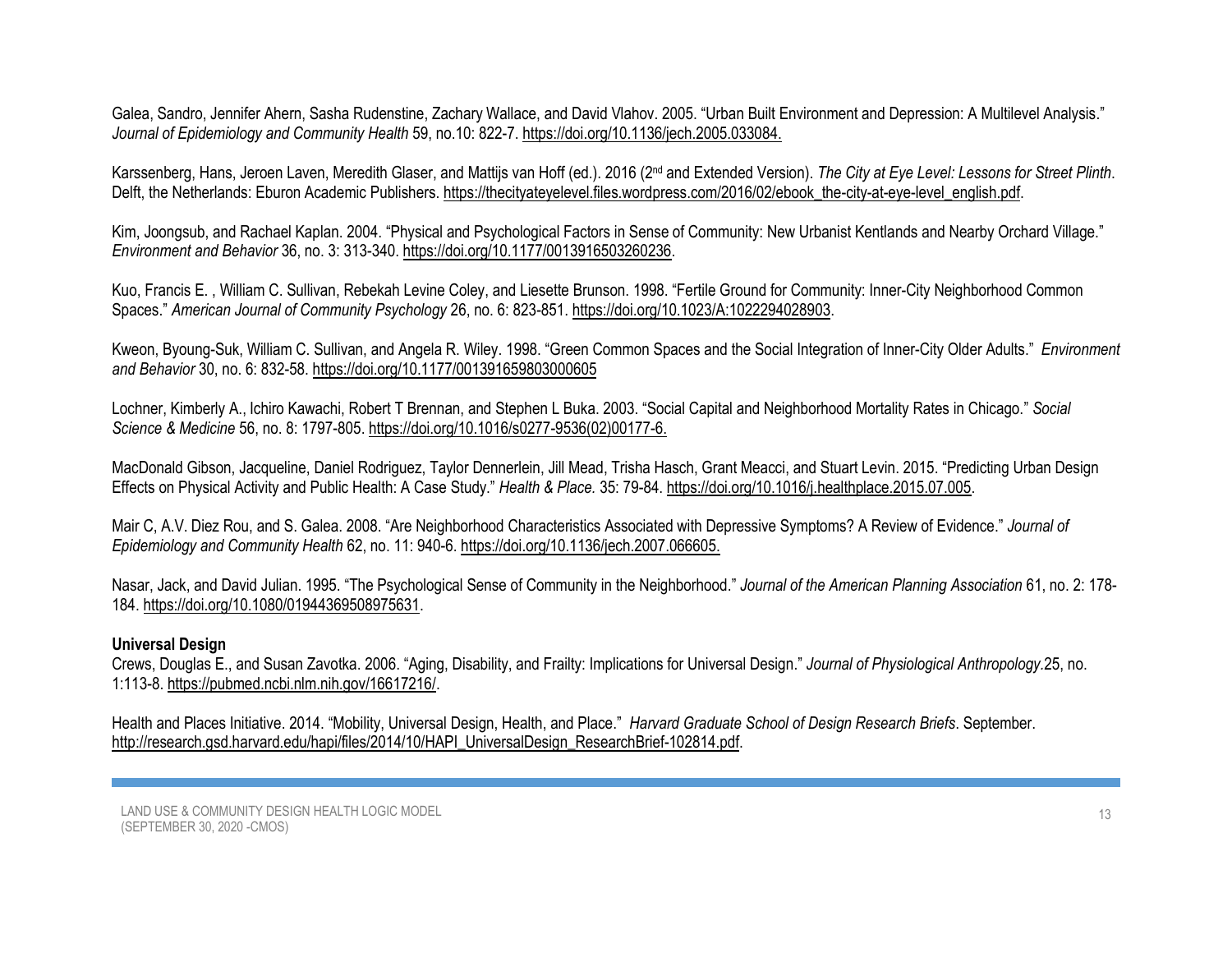Sabin, EP. 1993. "Social Relationships and Mortality among the Elderly." *Journal of Applied Gerontology* 12, no.1: 44-61. [https://doi.org/10.1177/073346489301200105.](https://psycnet.apa.org/doi/10.1177/073346489301200105)

Seinfeld, Edward, and Jordana L. Maisel. 2012*. Universal Design: Creating Inclusive Environments.* Hoboken, N.J.: John Wiley & Sons, Inc.

The WBDG Accessible Committee, and Victoria Lanteigne. 2017. "Universal Design and Health." *Whole Building Design Guide.* Accessed May 27, 2020. [https://www.wbdg.org/design-objectives/accessible/universal-design-health.](https://www.wbdg.org/design-objectives/accessible/universal-design-health)

## **Biophilic City**

Branas, Charles C., Rose A. Cheney, John M. MacDonald, Vicky W. Tam, Tara D. Jackson, and Thomas R. Ten Have. 2011. "A Difference-in-Differences Analysis of Health, Safety, and Greening Vacant Urban Space." *American Journal of Epidemiology* 174, no. 11: 1296–1306. https://doi.org[/10.1093/aje/kwr273.](https://dx.doi.org/10.1093%2Faje%2Fkwr273)

Bell, Janice F., Jeffrey S. Wilson, and Gilbert C. Liu. 2008. "Neighborhood Greenness and 2-year Changes in Body Mass Index of Children and Youth." *American Journal of Preventive Medicine* 35, no. 6: 547-53. https://doi.org[/10.1016/j.amepre.2008.07.006.](https://doi.org/10.1016/j.amepre.2008.07.006)

Berman, Marc G., John Jonides, and Stephen Kaplan. 2008. "The Cognitive Benefits of Interacting with Nature." *Psychological Science* 19, no. 12:1207-12. https://doi.org[/10.1111/j.1467-9280.2008.02225.x.](https://doi.org/10.1111/j.1467-9280.2008.02225.x) 

Brown, H., et al. 2018. "Cool Communities—Urban Density, Trees, and Health". *International Journal of Environmental Research and Public Health* 1*5, no.* 7: 1547. [https://doi.org/10.3390/ijerph15071547.](https://doi.org/10.3390/ijerph15071547)

Heerwagon, Judith. 2009. "Biophilia, Health, and Well-being". *Gen. Tech Rep. NRS-P-39. U.S. Department of Agriculture, Forest Service, Northern Research Station:* 38-57. [https://www.nrs.fs.fed.us/pubs/gtr/gtr-nrs-p-39papers/04-heerwagen-p-39.pdf.](https://www.nrs.fs.fed.us/pubs/gtr/gtr-nrs-p-39papers/04-heerwagen-p-39.pdf)

Jacob, John S., and Ricardo Lopez. 2009. "Is Denser Greener? An Evaluation of Higher Density Development as an Urban Stormwater‐Quality Best Management Practice." *Journal of the American Water Resources Association* 45, no. 1: 687-701[. https://doi.org/10.1111/j.1752-1688.2009.00316.x.](https://doi.org/10.1111/j.1752-1688.2009.00316.x)

Maas, Jolanda, Robert A Verheij, Peter P Groenewegen, Sjerp de Vries, and Peter Spreeuwenberg. 2006. "Green Space, Urbanity, and Health: How Strong is the Relation?" *Journal of Epidemiology and Community Health* 60:587–592. https://doi.org[/10.1136/jech.2005.043125.](https://doi.org/10.1136/jech.2005.043125) 

Ogunseitan, Oladele A. 2005. "Topophilia and the Quality of Life." *Environmental Health Perspectives* 113, no. 2: 143–148. https://doi.org[/10.1289/ehp.7467.](https://dx.doi.org/10.1289%2Fehp.7467)

Takano, T., K. Nakamura, and M. Watanabe. 2002. "Urban Residential Environments and Senior Citizens' Longevity in Megacity Areas: The Importance of Walkable Green Spaces." *Journal of Epidemiology & Community Health* 56, no.12: 913-8. https://doi.org[/10.1136/jech.56.12.913.](https://www.researchgate.net/deref/http%3A%2F%2Fdx.doi.org%2F10.1136%2Fjech.56.12.913)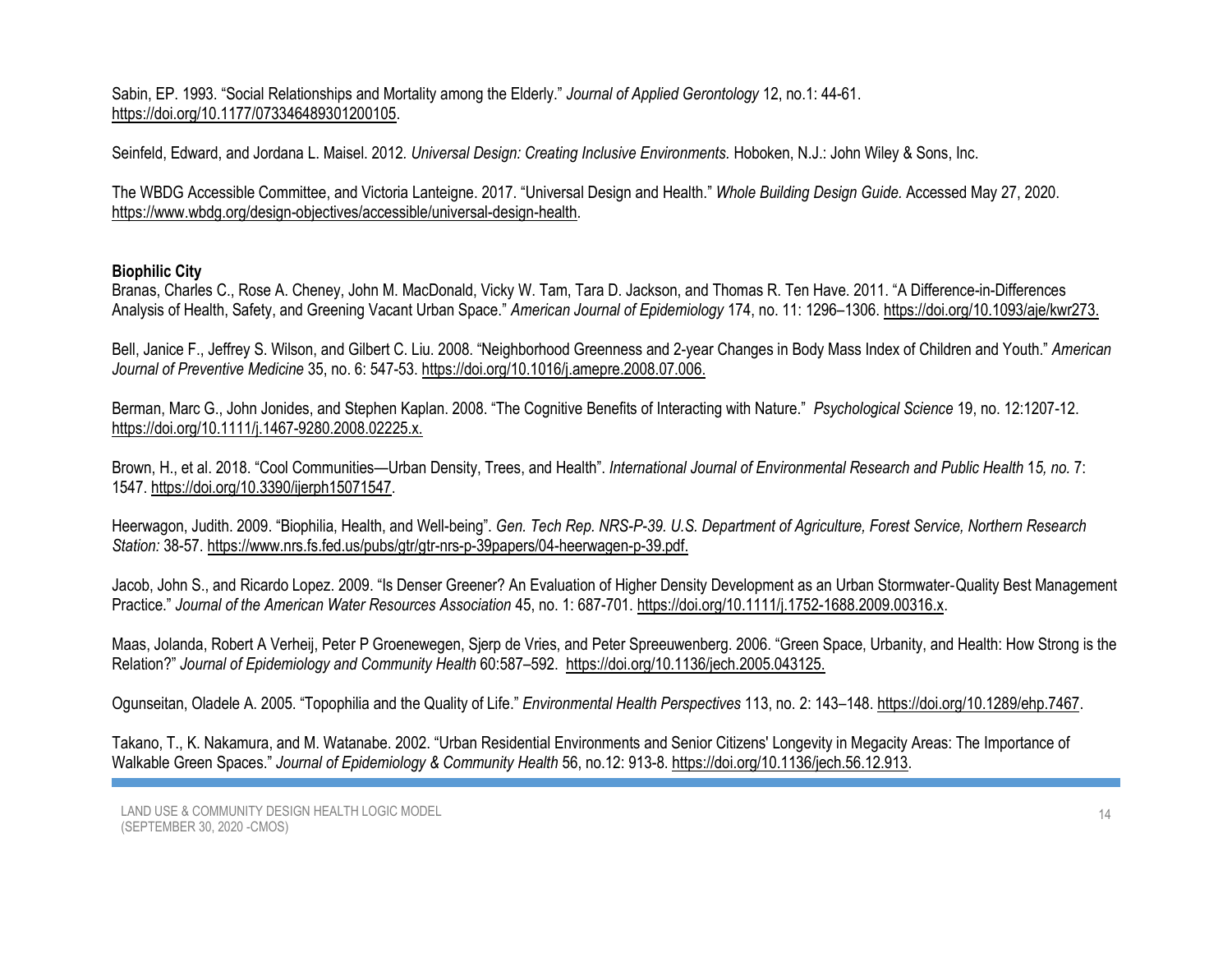Tilt, Jenna H., Thomas M Unfried, and Belen Roca. 2007. "Using Objective and Subjective Measures of Neighborhood Greenness and Accessible Destinations for Understanding Walking Trips and BMI in Seattle, Washington." *American Journal of Health Promotion* 21, no. 4: 371-379. https://doi.org[/10.4278/0890-1171-](https://doi.org/10.4278/0890-1171-21.4s.371) [21.4s.371.](https://doi.org/10.4278/0890-1171-21.4s.371) 

### **Historic and Architectural Preservation**

Abrams, Amanda. 2016. "Using Preservation to Stop Gentrification Before It Starts." *CityLab Newsletter*. December 14, 2016. Accessed May 27, 2020. [https://www.citylab.com/equity/2016/12/using-preservation-to-stop-gentrification-before-it-starts/510653/.](https://www.citylab.com/equity/2016/12/using-preservation-to-stop-gentrification-before-it-starts/510653/)

Allison, Eric, and Lauren Peters. 2010. *Historic Preservation and the Livable City*. Hoboken. N.J.: John Wiley & Sons.

Bass, Beverly J., and Margaret Livingston. "Automotive Retrofits in Historic City Centres and Their Potential Effects on Their Walkability: A Comparison of San Luis Obispo, CA, USA and Bath, England, UK." *Journal of Urban Design* 24, no. 2: 290-304. [https://doi.org/10.1080/13574809.2018.1551055.](https://doi.org/10.1080/13574809.2018.1551055)

Ja'afar, Nor Haslina. 2018. "A Building Condition in Influencing the Walkable Environment in Traditional Street of Melaka Historical City." *International Journal of Engineering & Technology* 7, no. 3.9: 23-26. [www.sciencepubco.com/index.php/IJET.](http://www.sciencepubco.com/index.php/IJET)

Mayes, Tom. 2017. "PastForward Reading List: Introduction to Health and Historic Preservation." *The Preservation Leadership Forum of the National Trust for Historic Preservation Forum* (Blog). [https://forum.savingplaces.org/blogs/tom-mayes/2017/08/08/pastforward-reading-list-introduction-to-health-and-historic](https://forum.savingplaces.org/blogs/tom-mayes/2017/08/08/pastforward-reading-list-introduction-to-health-and-historic-preservation)[preservation.](https://forum.savingplaces.org/blogs/tom-mayes/2017/08/08/pastforward-reading-list-introduction-to-health-and-historic-preservation)

Mumford, Ellis Miller. 2013. "The Social Effects of Preservation: Social Wellbeing and the Federal Rehabilitation Tax Credit Program in Philadelphia." *Theses (Historic Preservation)*. 217. [https://repository.upenn.edu/cgi/viewcontent.cgi?article=1225&context=hp\\_theses.](https://repository.upenn.edu/cgi/viewcontent.cgi?article=1225&context=hp_theses)

Power, Andrew, and Karen Smyth. 2016. "Heritage, Health and Place: The Legacies of Local Community-based Heritage Conservation on Social Wellbeing." *Health & Place* 39: 160-167. [https://doi.org/10.1016/j.healthplace.2016.04.005.](https://doi.org/10.1016/j.healthplace.2016.04.005)

Rypkema, Donovan. 2006. "Economics, Sustainability, and Historic Preservation." *National Trust for Historic Preservation Forum Journal*. [https://cmapspublic.ihmc.us/rid=1Q62GKG1G-RLQ1G5-4CQH/Economics,%20Sustainability,%20%26%20Historic%20Preservation.pdf.](https://cmapspublic.ihmc.us/rid=1Q62GKG1G-RLQ1G5-4CQH/Economics,%20Sustainability,%20%26%20Historic%20Preservation.pdf)

Rypkema, Donovan. 2018. "Gentrification, Displacement, and Affordable Housing: Historic Preservation Is the Solution, Not the Problem." Preservation Virginia Annual Conference. Presented on October 19, 2018. Accessed on May 27, 2020. [https://preservationvirginia.org/wp-content/uploads/2018/10/Preservation-Virginia-2018\\_Don.pdf.](https://preservationvirginia.org/wp-content/uploads/2018/10/Preservation-Virginia-2018_Don.pdf)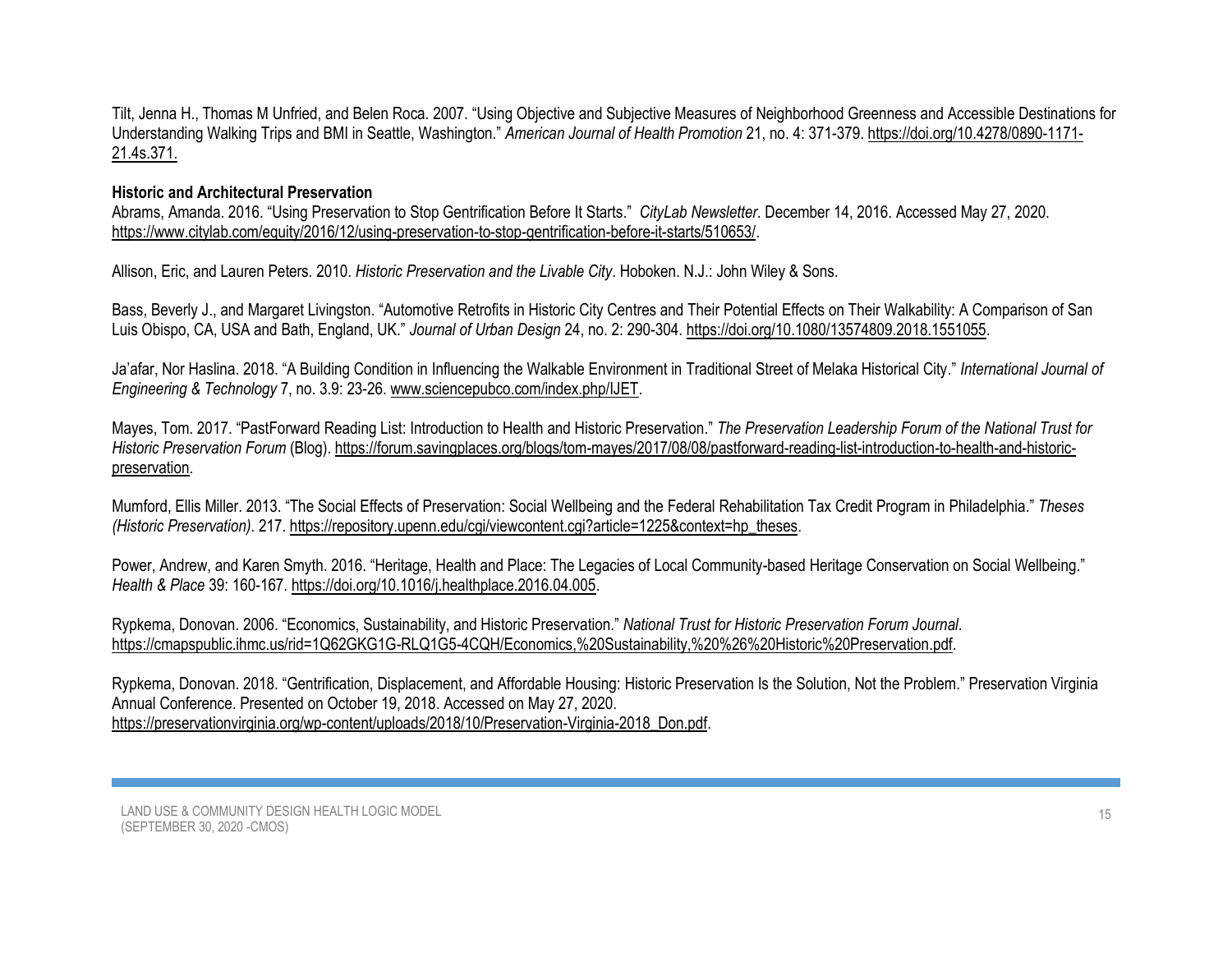Tisher, Elizabeth M. 2017. "Historic Housing for All: Historic Preservation as the New Inclusionary Zoning." *Vermont Law Review* 41: 603-634. [https://lawreview.vermontlaw.edu/wp-content/uploads/2017/05/07-Tisher.pdf.](https://lawreview.vermontlaw.edu/wp-content/uploads/2017/05/07-Tisher.pdf)

## **Public Arts**

Ansell, Sara. 2014. "Public Art – An Unexpected Approach to Improving Health." *American for the Arts (*Blog). September 3. Accessed May 27, 2020. [http://rss.artsusa.org/~r/afta/blog/~3/uHSxsHUOdBU/.](http://rss.artsusa.org/~r/afta/blog/~3/uHSxsHUOdBU/)

Borrup, Tom. 2009. "5 Ways Arts Projects Can Improve Struggling Communities." *Project for Public Spaces.* Accessed May 27, 2020. [https://www.pps.org/article/artsprojects.](https://www.pps.org/article/artsprojects)

Cathey, Kate. 2018. "The Impact of Public Art Projects on Human Health*." PolyVision News.* Accessed May 27, 2020. [https://polyvision.com/about/news/the](https://polyvision.com/about/news/the-impact-of-public-art-projects-on-human-health/)[impact-of-public-art-projects-on-human-health/.](https://polyvision.com/about/news/the-impact-of-public-art-projects-on-human-health/)

Center for Active Design. "Strengthening Communities through Public Art." *Editorials: Promoting Health through Design.* Accessed May 27, 2020. [https://centerforactivedesign.org/publicart-engagement.](https://centerforactivedesign.org/publicart-engagement)

DeShazo, Jessica, and Smith Zachary. (ed). 2015. *Developing Civic Engagement in Urban Public Art Programs.* Lanham, MD: Rowman & Littlefield Publishers. 166 pages. [http://www.amazon.com/Developing-Civic-Engagement-Public-Programs/dp/1442257288.](http://www.amazon.com/Developing-Civic-Engagement-Public-Programs/dp/1442257288)

Evins, Jennifer. 2016. "Great Public Art Has the Power to Change Communities." *Bloomberg Philanthropies* (blog). July 6. Accessed May 27, 2020. [https://publicartchallenge.bloomberg.org/updates/blog-post-great-public-art-power-change-communities/.](https://publicartchallenge.bloomberg.org/updates/blog-post-great-public-art-power-change-communities/)

Kay, Alan. 2000. "Art and Community Development: The Role the Arts Have in Regenerating communities." *Community Development Journal* 35, no. 4: 414–424. [https://doi.org/10.1093/cdj/35.4.414.](https://doi.org/10.1093/cdj/35.4.414)

Parolek, Dan. 2014. "The Power of Public Art: How Murals Beautify Cities and Build Communities." *Opticos (*Blog). November 19. Accessed May 27, 2020. [https://opticosdesign.com/blog/the-power-of-public-art-murals/.](https://opticosdesign.com/blog/the-power-of-public-art-murals/)

Thomas, Maggie. 2017. "Public Art as Public Health." *Public Health Post.* March 3. [https://www.publichealthpost.org/research/public-art-as-public-health/.](https://www.publichealthpost.org/research/public-art-as-public-health/)

## **Endnotes**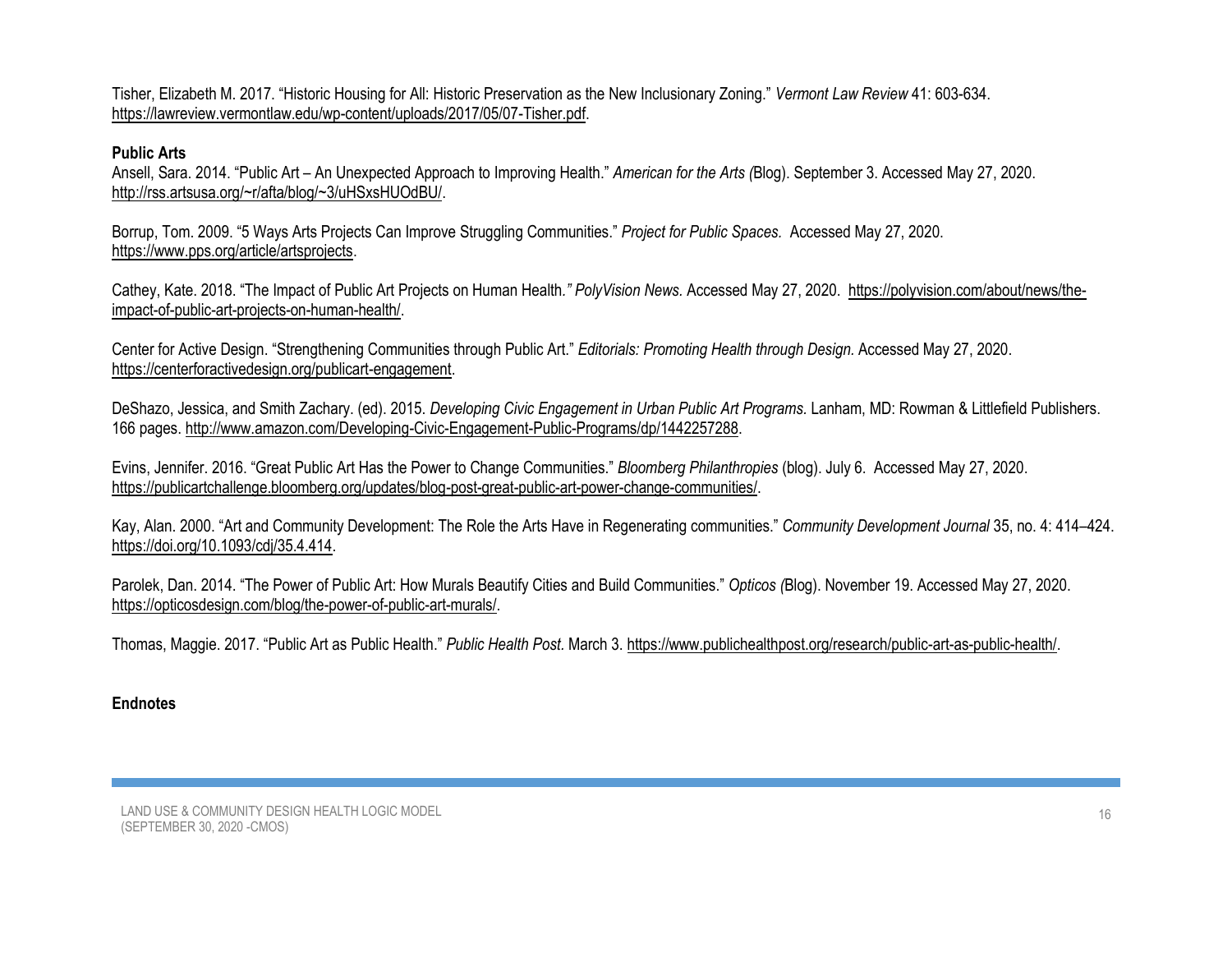<sup>i</sup> Brooke Fischer, Sarah Dash, and David Berrigan. 2005. "Health and Community Design: The Impact of the Built Environment on Physical Activity." *Journal of Epidemiology & Community Health* 59, no. 3: 177-177. [https://jech.bmj.com/content/59/3/250.3.](https://jech.bmj.com/content/59/3/250.3)

ii PolicyLink and The Food Trust. 2013. Access to Healthy Food and Why It Matters: A Review of the Research. Oakland, CA: [Policy Link.](file:///D:/CPP/LU%20LM/Policy%20Link.%20https:/www.policylink.org/resources-tools/access-to-healthy-food-and-why-it-matters)  [https://www.policylink.org/resources-tools/access-to-healthy-food-and-why-it-matters.](file:///D:/CPP/LU%20LM/Policy%20Link.%20https:/www.policylink.org/resources-tools/access-to-healthy-food-and-why-it-matters)

iii Jean D. Brender, Juliana A. Maantay, and Jayajit Chakraborty. 2011. "Residential Proximity to Environmental Hazards and Adverse Health Outcomes." *American Journal of Public Health* 101(Suppl 1): S37–S52. https://doi.org[/10.2105/ajph.2011.300183.](https://dx.doi.org/10.2105%2FAJPH.2011.300183)

iv S. H. Woolf, and Aron L. (ed.). 2013. "Chapter 7: Physical and Social Environmental Factors." in *U.S. Health in International Perspective: Shorter Lives, Poorer Health*. National Research Council Institute of Medicine. Washington (DC): National Academies Press[. https://www.ncbi.nlm.nih.gov/books/NBK154491/.](https://www.ncbi.nlm.nih.gov/books/NBK154491/)

<sup>v</sup> US Department of Ecology. 2020. "Smart Growth." Accessed August 18, 2020. [https://www.epa.gov/smartgrowth.](https://www.epa.gov/smartgrowth)

vi McMillan, David W., and David M. Chavis. 1986. "Sense of Community: A Definition and Theory." *Journal of Community Psychology* 14, no. 6-23. [https://doi.org/10.1002/1520-6629\(198601\)14:1<6::aid-jcop2290140103>3.0.co;2-i.](https://doi.org/10.1002/1520-6629(198601)14:1%3c6::AID-JCOP2290140103%3e3.0.CO;2-I)

vii City of Portland. 2012. "What is a Complete Neighborhood?" *The Portland Plan*. P. 76. [https://www.portlandonline.com/portlandplan/index.cfm?a=390208&c=58269.](https://www.portlandonline.com/portlandplan/index.cfm?a=390208&c=58269)

viii The Cecil Group. 2015. "Complete Neighborhoods: Exploring Holistic Community Planning." *Harriman*. Presented at APA Northeast Regional Conference, June 26. [https://harriman.com/inspirations/approach-complete-neighborhoods.](https://harriman.com/inspirations/approach-complete-neighborhoods)

ix Montgomery County Planning Department. 2015. *Colocation White Paper*. Washington, DC: Bolan Smart Associates, Inc. [http://www.montgomeryplanning.org/research/documents/MNCPPCColocationFinal1-14-15.pdf.](http://www.montgomeryplanning.org/research/documents/MNCPPCColocationFinal1-14-15.pdf)

<sup>x</sup> Royal Society of Public Health. 2015. "Health on the High Street". Accessed May 20, 2020[. https://www.rsph.org.uk/our-work/campaigns/health-on-the-high](https://www.rsph.org.uk/our-work/campaigns/health-on-the-high-street.html)[street.html.](https://www.rsph.org.uk/our-work/campaigns/health-on-the-high-street.html)

xi Thurston County. 2018. "Thurston County Conservation Futures Program Administrative Guidelines." Accessed August 18, 2020. [https://www.thurstoncountywa.gov/planning/planningdocuments/conservation-futures-project-2019-administrative-guidelines.pdf.](https://www.thurstoncountywa.gov/planning/planningdocuments/conservation-futures-project-2019-administrative-guidelines.pdf)